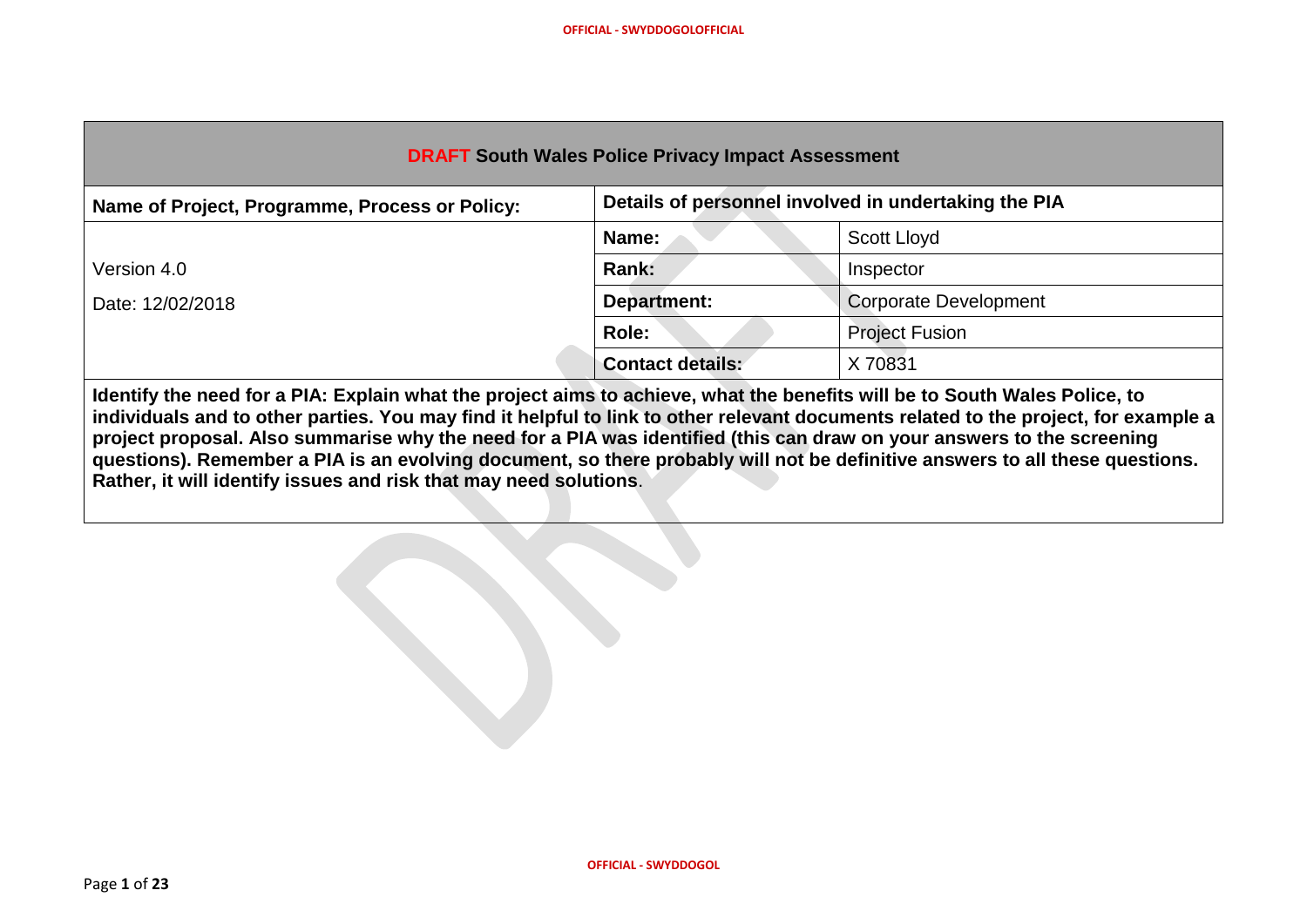South Wales Police (SWP) prides itself in keeping South Wales safe through the provision of a professional, proud and positive service that is the best at understanding and responding to needs of its communities.

The organisation is charged with reducing risk to the public; maximising the safety of its officers and staff; the arrest of offenders; gathering of intelligence; securing and preserving evidence in respect of those who choose to flout that risk; minimising disruption to our communities and enhancing trust and confidence of our organisation within those communities.

At any one time, people will be wanted for the commission of offences, be suspected of committing such offences or perhaps are about to commit offences that contradict the above standards and values. As an organisation, we also have responsibility for the prevention of the commission of offences.

Of course, it is accepted that offending will range in both type and seriousness, also that those suspected will also flout what may be seen as traditional means of detection - but the need exists to maintain the lowest numbers possible of persons who remain at large to deliver the safest environment.

In an austere climate, the challenges presented in locating and arresting offenders should rightly be challenged and with the assistance of technology, more enhanced and cost effective methods can be called upon to bring those responsible or suspected of offences more quickly to justice. Any project or set of new processes that involve exchanging personal information has the potential to give rise to privacy concerns from the public. This document looks to alleviate those concerns whilst embracing this new technology.

Technologies such as CCTV, ANPR and more recently Body Worn Video (BWV) have become more commonplace. Automated Facial Recognition (AFR) is the next iterative step in the fight against criminality, reducing risk, protecting the vulnerable and keeping the public safe.

In embracing the technology, it is accepted that challenges lie ahead and this PIA seeks to be organic as awareness and maturity grows with the system and indeed those charged with introducing and developing it - as the impact or the perception of impact upon the privacy of others should never be underestimated.

#### **What is Automated Facial Recognition?**

AFR computer based application, an algorithm that is potentially capable of assisting in the identification of a person from a face/digital image/video frame or indeed analysing the same from another such product. That product can then typically be extended for use in other biometric or conventional databases – it has even begun to emerge commercially in identification and marketing campaigns.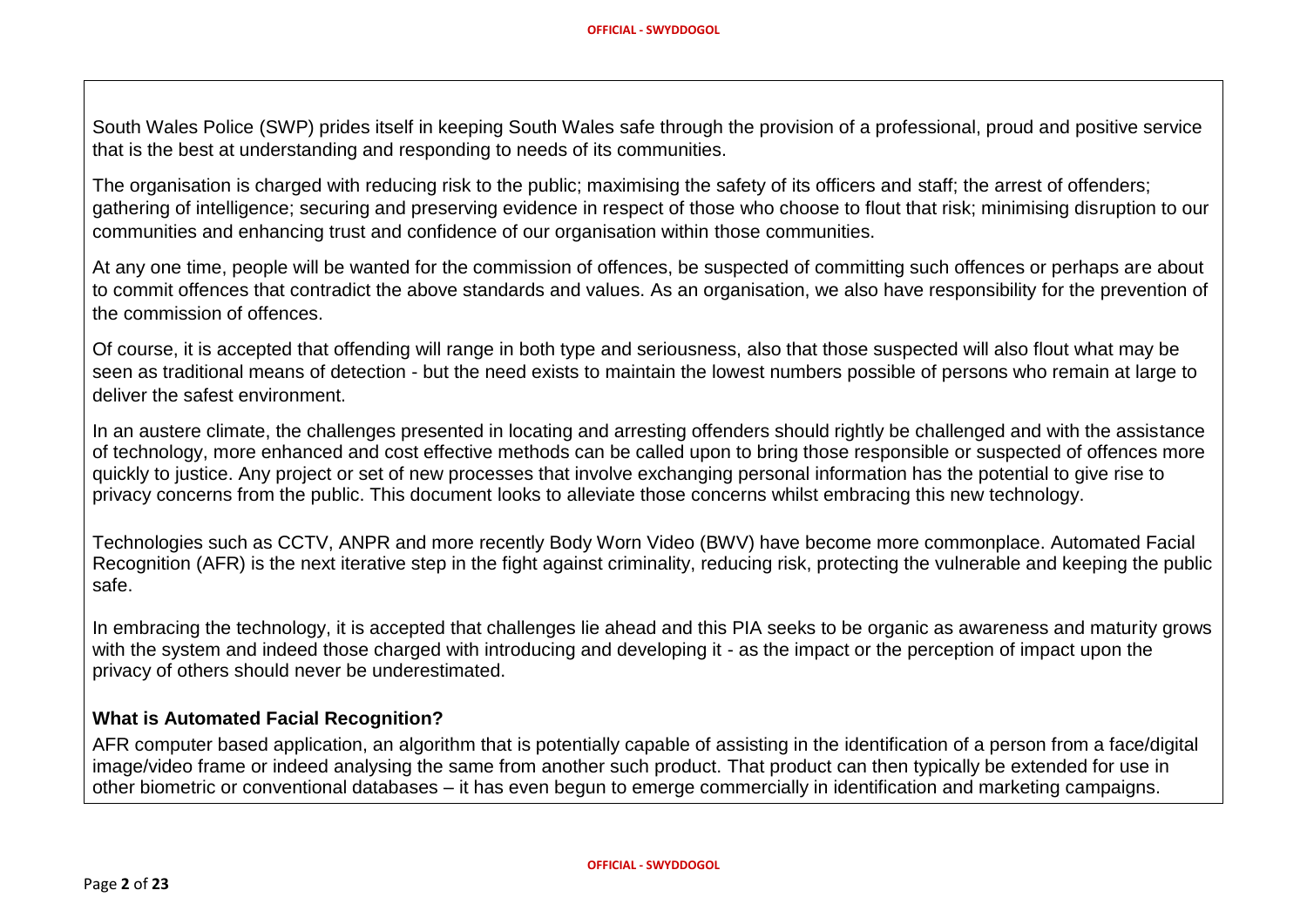Most are done through examination of facial features or points of a face and their position relative to each other against a dataset of a stored, primary image. It is in itself an emerging science with systems developing rapidly in relative short timescales. Errors have occurred in the developing technology, with differing products in the marketplace offering varying solutions – some more accurately than others. A significant advantage remains however in that is does not require the co-operation of a subject to provide results, with systems already employed around the world that identify faces in a crowded environment with recognised persons unaware of their recognition – and therein lies the dichotomy of risk against opportunity.

A clear challenge will be to ensure wherever possible that the best dataset available is adopted or that comparison is made against the most standardised set possible.

## **Why use AFR?**

The primary use of AFR will be the prevention and detection of crime. Specifically, an enhanced and modern working arrangement that seeks to increase crime detection rates, increase and improve intelligence, assist criminal justice partner agencies in delivering best evidence, reduce officer report writing time as well as court appearances, ensure its use is in compliance with relevant legislation and to increase control of any digital evidence as an auditable crime exhibit.

The aim of the PIA is to show that AFR is compliant with the Data Protection Act 1998 (DPA) and the European Convention of Human Rights (ECHR) as well as other associated statutes and directions. It is also to explain the extent of the use of the technology; limitations of that use; how data is captured, stored, processed and deleted; and analysis of the rights to privacy of citizens and the risks that this could impose on its introduction. The objective of the PIA is to identify issue associated with such use.

It helps assess privacy risks to individuals in relation to the collection, use and disclosure of the information obtained from the technology. It helps identify privacy risks, foresees problems and brings forward solutions. The primary purpose is to demonstrate that this organisation acts responsibly in relation to the privacy of others whilst we engage in technologies that allow us to keep the communities of South Wales safe. The deliverables and benefits of undertaking a PIA can be summarised as follows:

- The identification and management of risk against privacy
- Avoidance of unnecessary costs
- Prevention of inadequate solutions
- Avoiding loss of trust and reputation
- Informing citizens and partners of the organisation's communications strategy
- Meeting and exceeding legal requirements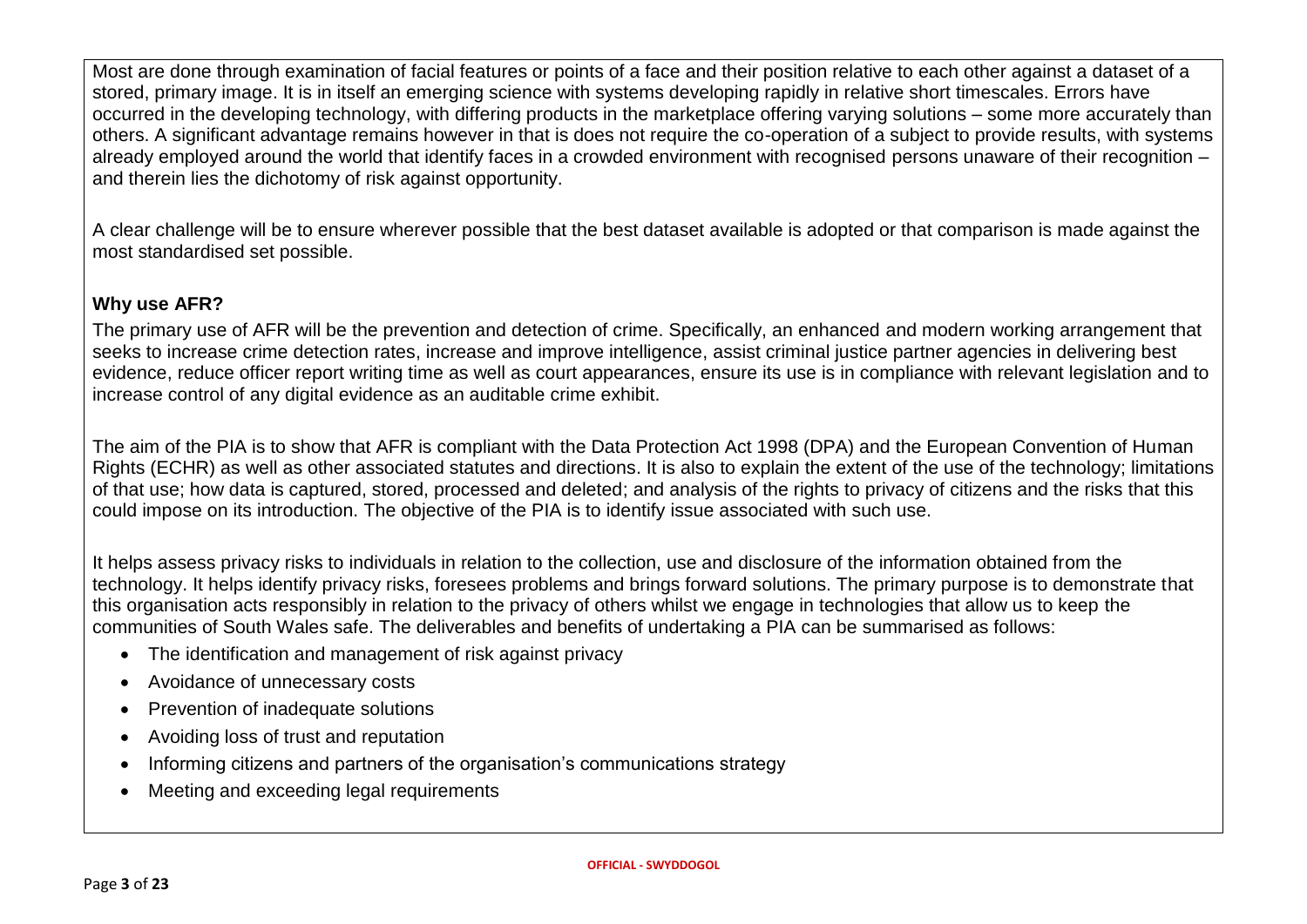Data sharing and testing must be undertaken within a clear legal framework with any intrusion upon an individuals' privacy kept to a minimum. By undertaking a PIA we ensure this principle is met.

#### **PIA Process**

The process for conducting a PIA is described by the Information Commissioners Office (ICO) as an initial assessment or screening process, which examines the project at an early stage, assessing privacy risks and decides which level of assessment is necessary. Then, conduct either a small scale PIA (a less formalised document with an information gathering and analysis phase) or a full-scale PIA (a more in-depth assessment and analysis of privacy risks and liabilities to include a need to identify stakeholders, consult widely with them on privacy concerns and bring forward solutions to accept, mitigate, transfer or avoid them). This report is considered a full PIA.

The ICO also suggests a timetable for reviewing actions taken as a result of the PIA and examines their effectiveness as well as looking at new aspects of the project and assesses whether they should result in an updated PIA.

#### **What is meant by privacy?**

The Information Commissioner's Office [Conducting Privacy Impact Assessments Code of Practice](https://ico.org.uk/media/for-organisations/documents/1595/pia-code-of-practice.pdf) describes privacy in its broadest sense, as the right of an individual to be left alone. It can take two main forms and these can be subject to different types of intrusion;

- 1. Physical privacy the ability of a person to maintain his or her own physical space or solitude. Intrusion can come in the form of unwelcome searches of a person's home or personal possessions, bodily searches or other interference such as acts of surveillance or the taking of biometric information
- 2. Informational privacy the ability of a person to control, edit, manage and delete information about them and to decide how and to what extent such information is communicated to others. Intrusion can come in the form of collection of excessive personal information, disclosure of personal information without consent and misuse of such information. It can include the collection of information through the surveillance or monitoring of how people act in public or private spaces and through the monitoring of communications whether by post, phone or online and extends to monitoring the records of senders and recipients as well as the content of messages

The PIA is a process, which helps organisations anticipate, and address the likely privacy impacts of projects in order that problems can be foreseen and solutions developed to ensure that concerns are addressed appropriately.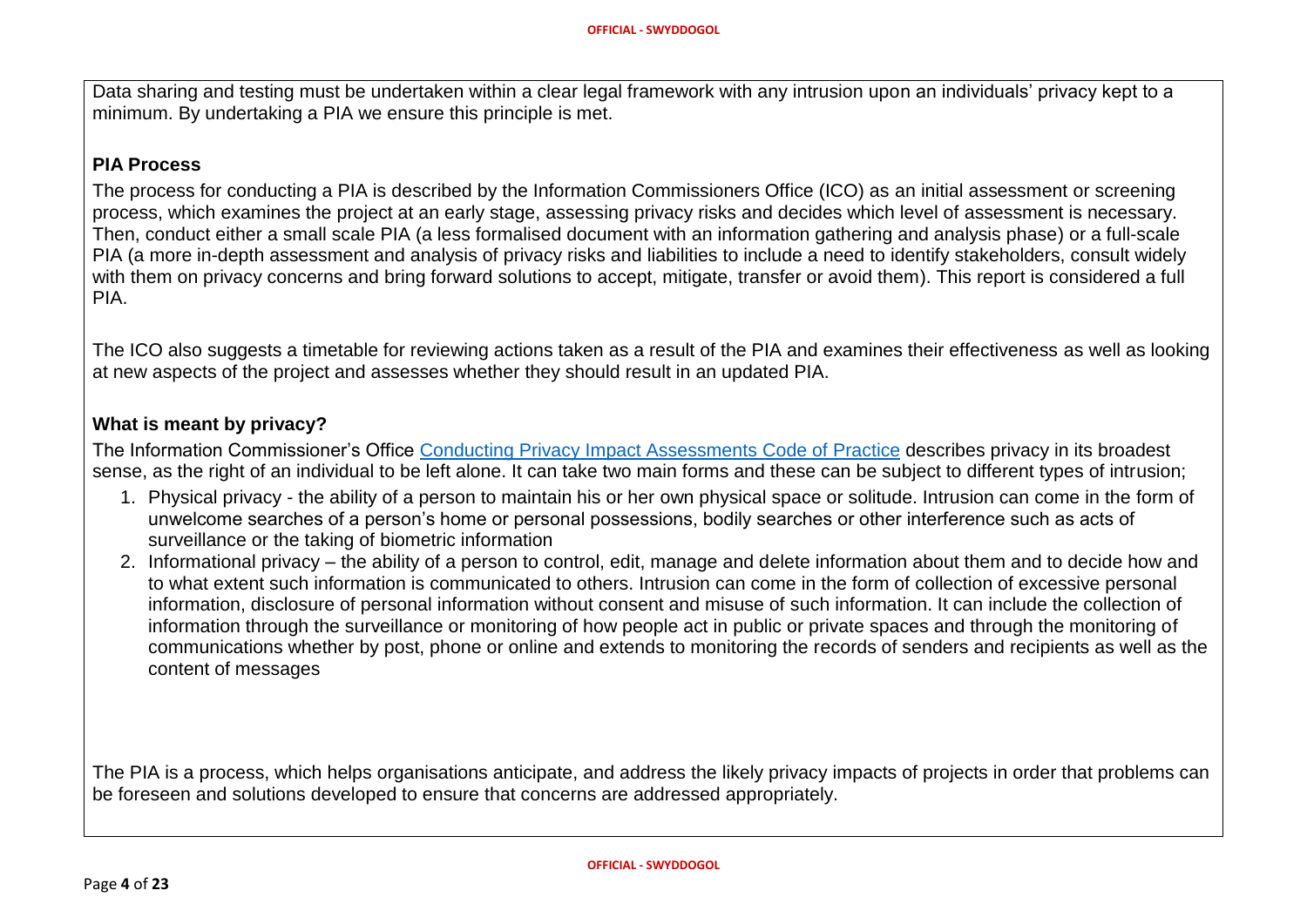SWP is intent on introducing the concept of AFR into the operational policing environment in an incremental process so as to fully understand the methodology from simple to complex environments that enhances the information, identification and where necessary the evidential gathering processes against an individual(s).

It is accepted that civil rights may start to voice concerns over the invasion of privacy by this technology.

SWP will adopt an incremental approach to AFR and its deployment, aware that the technology can be used not just to assist in identifying someone, but also that the possibility may exist in the longer term of interfaces with other technologies as such systems develop.

It therefore has the potential to fundamentally change policing practices and in doing so enables an user to secure information on an individual in a fashion not previously thought achievable.

#### **Standard Operating Procedures**

The strategic aim of the AFR SOP is to provide clear guidance to all police officers and staff when accessing the application in order to deliver a service that reflects our mission statement to keep South Wales safe.

#### Insert SOP here

## **General Legal Considerations**

With the engagement and delivery of emerging technologies, no substantial legal difficulty is identified that would tend to advise on against use of such a system. The issue will be the manner in which the system is used or tasked; the retention, review and deletion of data recovered; any directed tasking of the system for overt and covert directed surveillance purposes as well as the ethical dilemmas and invasions of privacy counter arguments against such use. Justification, proportionality, legality, auditability and accountability, necessity and ethical arguments remain at the heart of this document.

In terms of highlighting the main legal considerations adopted and accepted at this early stage, it is accepted that the specific nature as well as evolving Standard Operating Procedures of a maturing system are still to be finalised, but the following are noteworthy:

## **European Convention of Human Rights Act 1988**

For the purposes of the European Convention of Human Rights (ECHR) and the Human Rights Act 1998, it is established that Police Forces and Local Authorities are able to utilise CCTV or other such recording systems in public areas for the purposes of public safety,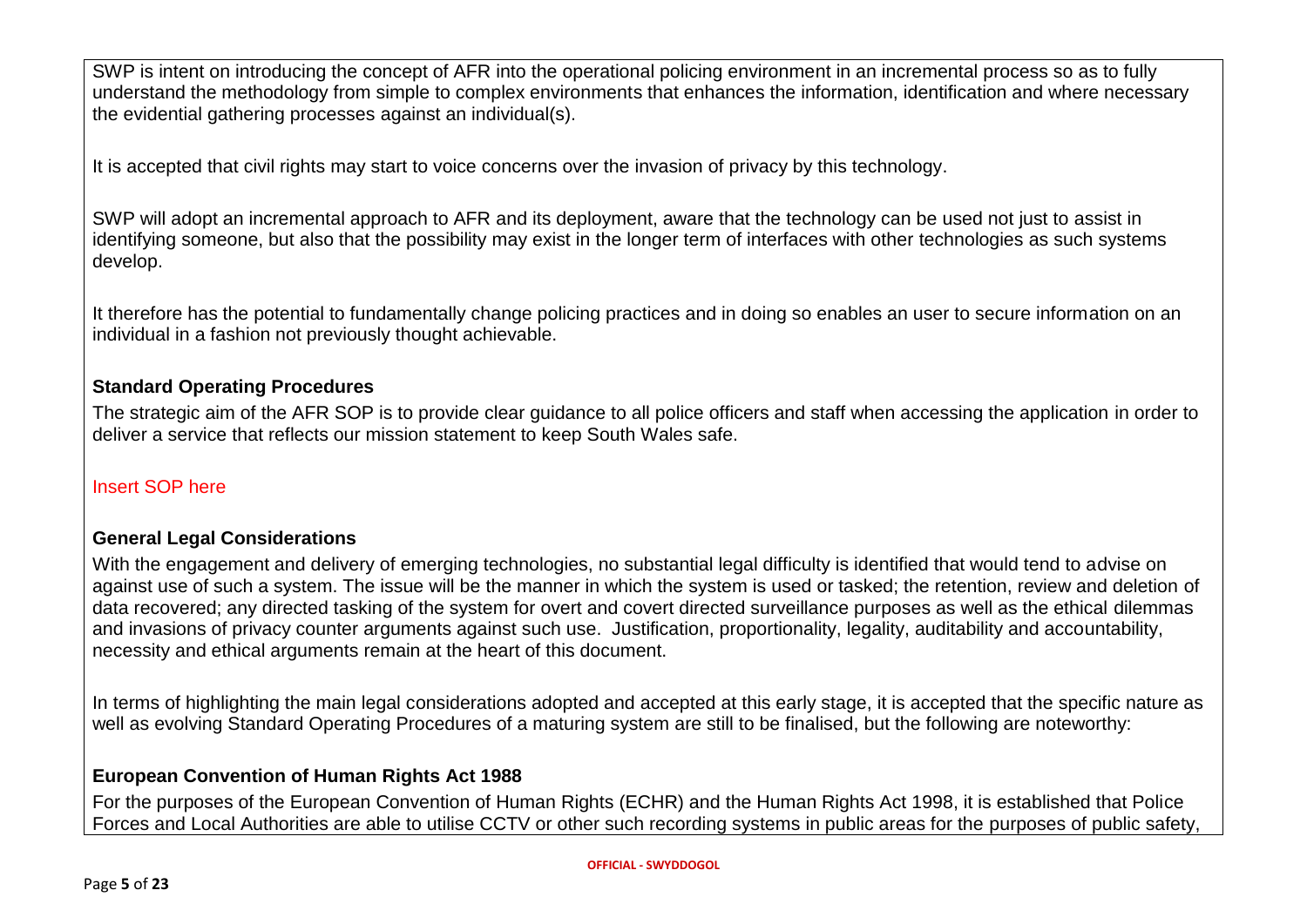and to investigate and prevention crime and disorder. The use of such recording technology however must be justifiable along with any rationale for the retention of any such data. The actions of the police must have a legitimate aim and the use of such equipment must be shown to be proportionate to achieving this.

Under this legislation, there are a number of 'Articles' to protect the rights of citizens. Some of these Articles are 'absolute' whereas others are 'qualified' and any interference with these is limited.

Interference with qualified rights is permissible only if:

- There is a clear legal basis for the interference with the qualified right that the public can understand, and
- The action/interference seeks to achieve a legitimate aim. Legitimate aims are set out in each article containing a qualified right and they vary from Article to Article, they include for example, the interests of National Security, the prevention of disorder or crime and public safety. Any interference with one of the rights contained in Articles 8-11 must fall under one of the permitted aims set out in the relevant article
- The action is necessary in a democratic society. This means that the action or interference must be in response to a pressing social need and should be assessed by demonstrating evidence of a level of severity or immediacy/unpredictability and alternatives should have been reviewed

Generally, any claims for the use of such a system would fall to be considered by the Courts as breaches of Article 8 of the ECHR namely the right to respect for private and family life, home and correspondence.

Article 8 is a 'qualified right' and therefore the processes which accompany the use of AFR will be required to address the 3 bullet points below and introduce suitable safeguards, associated with how we use the equipment and how the material is retained and for how long. Throughout, the principle objective is ensuring that any interference with the rights of parties can only be justified if it is:

- Necessary
- In pursuit of a legitimate aim, and
- In accordance with the law

Recent claims against Chief Constables have tested the Police "rights" to take video or photographic evidence for intelligence purposes (Wood v Metropolitan Police Commissioner (2009) (CA). In essence, when the Police engage in the taking of photographs or video evidence in such scenarios, it can engage the Article 8(1) right. Therefore, any use of the system must be considered as against the three justifications above and subject of policy accordingly. Interestingly, such cases have focused more substantially on the retention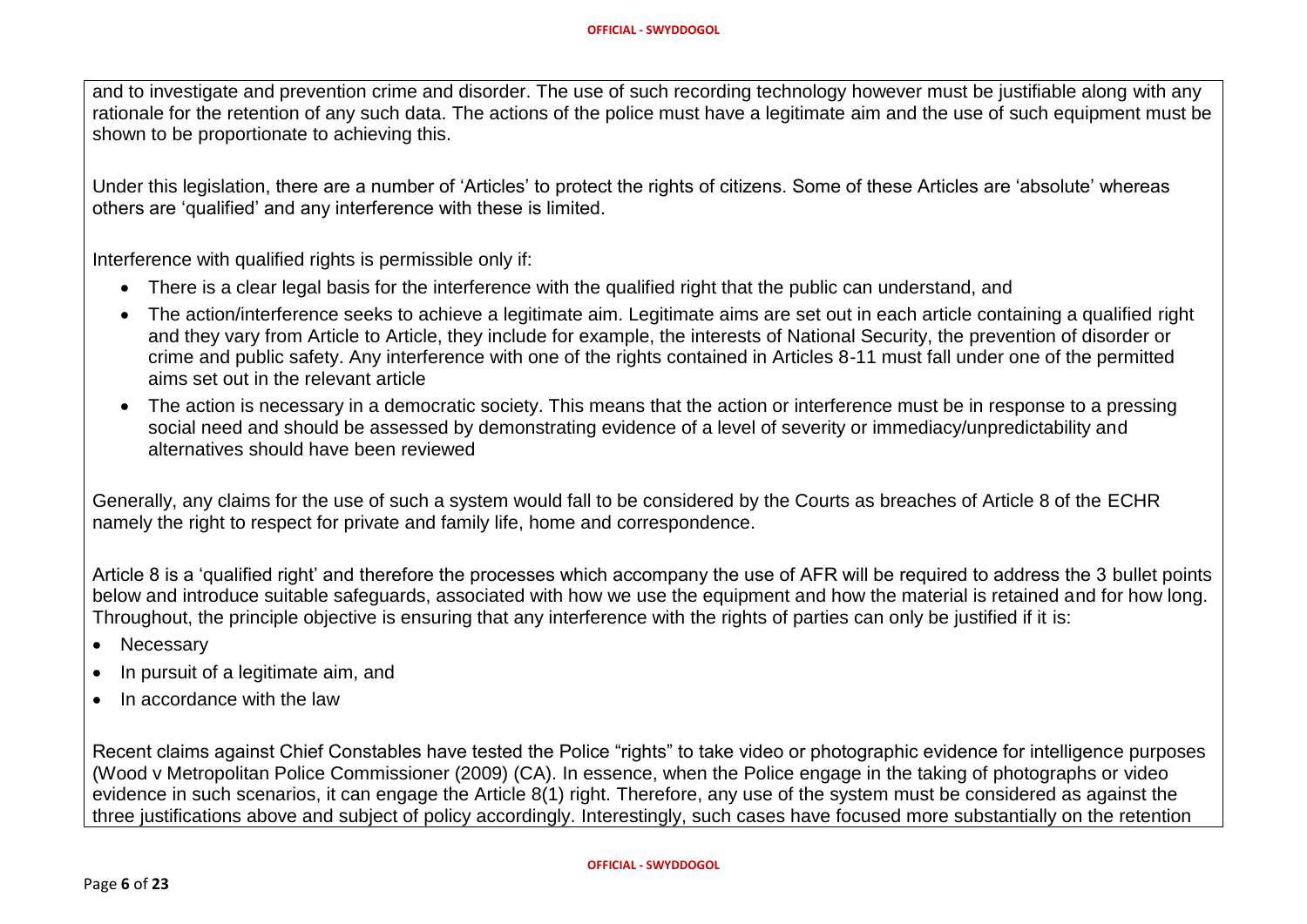periods for such data where it is not for criminal investigation or prosecution purposes. Further comment is made when considering MOPI guidelines and DPA legislation below.

In addition, Article 6 of the ECHR provides for the right to a fair trial. AFR will therefore need to have a procedure allowing for evidential recovery of data from the system compliant with CPIA and for the use of that data within criminal proceedings. It is clear that the use of such a system could provide valuable evidence for use in criminal prosecutions albeit that there is currently no provision for the direct admissibility of such data. However, this justification may be closely scrutinised by a Court and it is essential that such data held will be retained in accordance with MOPI guidelines even where there is no clear evidence of an offence.

Ethical questions emerge constantly with such new technologies and at the time of writing this document queries persist in terms of data retained for the purpose of training and whether such retained data is less intrusive than a second sweep with twice the intrusion to deliver the primary need. Again, directions will be constantly reviewed under this and related policy documents

Other technological developments such as Body Worn Video recordings suggest guidelines of a 31-day retention limit if footage is not required for evidential purposes, increasing to 7 years or greater dependent upon the offence concerned.

 [http://swptools/GuidanceandProcedure/docs/Record%20Management/South%20Wales%20Police%20Record%20Retention%20Sche](http://swptools/GuidanceandProcedure/docs/Record%20Management/South%20Wales%20Police%20Record%20Retention%20Schedule.xls) [dule.xls.](http://swptools/GuidanceandProcedure/docs/Record%20Management/South%20Wales%20Police%20Record%20Retention%20Schedule.xls)

As the system embeds further, there is the intention that the technology becomes a fixed asset within custody suites. If this is to be the case, the privacy issues that arose from use of CCTV systems must also be considered, with the overarching principles of that use at the very least applicable when AFR also supports that technology.

## **Data Protection Act 1998**

The Data Protection Act 1998 (DPA) is legislation that regulates the processing of personal data, including sensitive personal data, whether processed on a computer, CCTV, stills camera or indeed any other media. Any recorded image and audio recording from any device that can identify a particular person or learning about their activities is 'personal data' and therefore covered by the DPA. It is also appreciated that there are some exemptions from the Act in special circumstances. If the exemption applies dependent upon the circumstances, registration with the ICO, the granting of subject access, the provision of privacy notices and the non-disclosure of personal data to third parties can apply.

Principle 1 of the DPA (fair and lawful processing) requires that the data subject must be informed of:

1. The identity of the data controller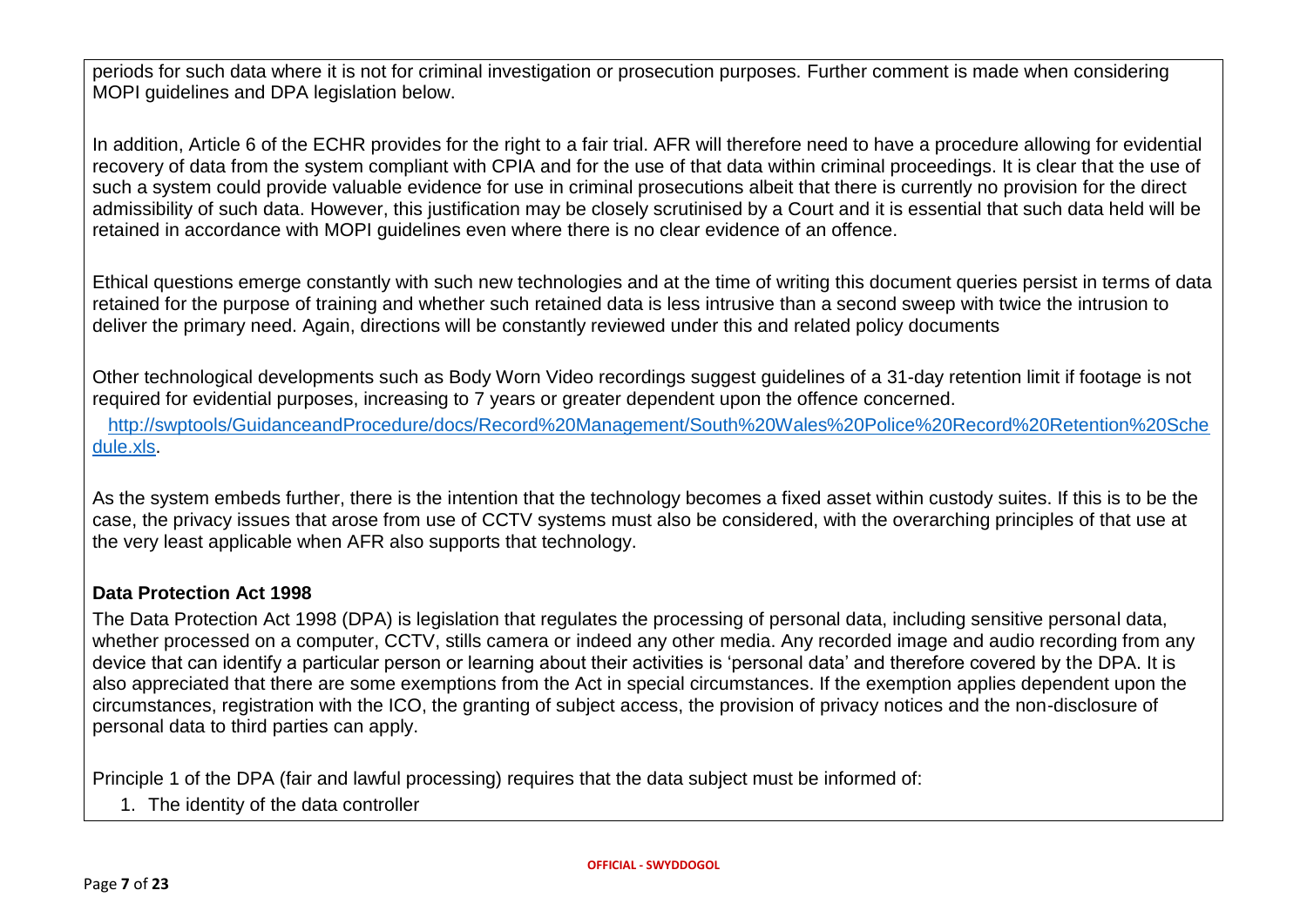- 2. The purpose or purposes for which the material is intended to be processed and
- 3. Any further information that is necessary for processing to be fair

The Chief Constable has responsibility for controlling this information and is known as the Data Controller. It is appreciated that overt use of an Automated Facial Recognition system is likely to attract attention and therefore the force will consider an information release of the nature and extent of the system to aid public awareness. The principles of the DPA will also require:

- Staff have the necessary training to operate the systems including the location of any remote, fixed or flexible cameras and their remit
- All data is accessed, stored and used for a policing purpose
- Data is retained only for the periods established by MOPI and the procedure and is subject to review, retention and deletion protocols

#### **Crime Procedure and Investigations Act 1996**

The ACPO (2007) Practice Advice on Police Use generated incidents Section 1.2 Criminal Justice Disclosure [http://www.cps.gov.uk/legail/d to g/disclosure manual/disclosure manual chapter1/](http://www.cps.gov.uk/legail/d%20to%20g/disclosure%20manual/disclosure%20manual%20chapter1/) contains further information about this requirement. Police generated incidents should be accompanied by a full audit trail, from the point of report through the whole management process to include passing to prosecution or defence authorities or any supervised viewing takes place.

## **Home Office / NCPE (2005) Code of Practice on the Management of Police Information (MOPI)**

This consists of both Guidance and a Code of Practice that directs how the police handle data coming into their possession will be retained for a 'police purpose' and this covers all situations where a police officer exercises a police power. It will include information gleaned from an AFR system.

The guidance further states that a 'policing purpose' includes:

- a. Protecting life and property
- b. Preserving order
- c. Preventing the commission of offences
- d. Bringing offenders to justice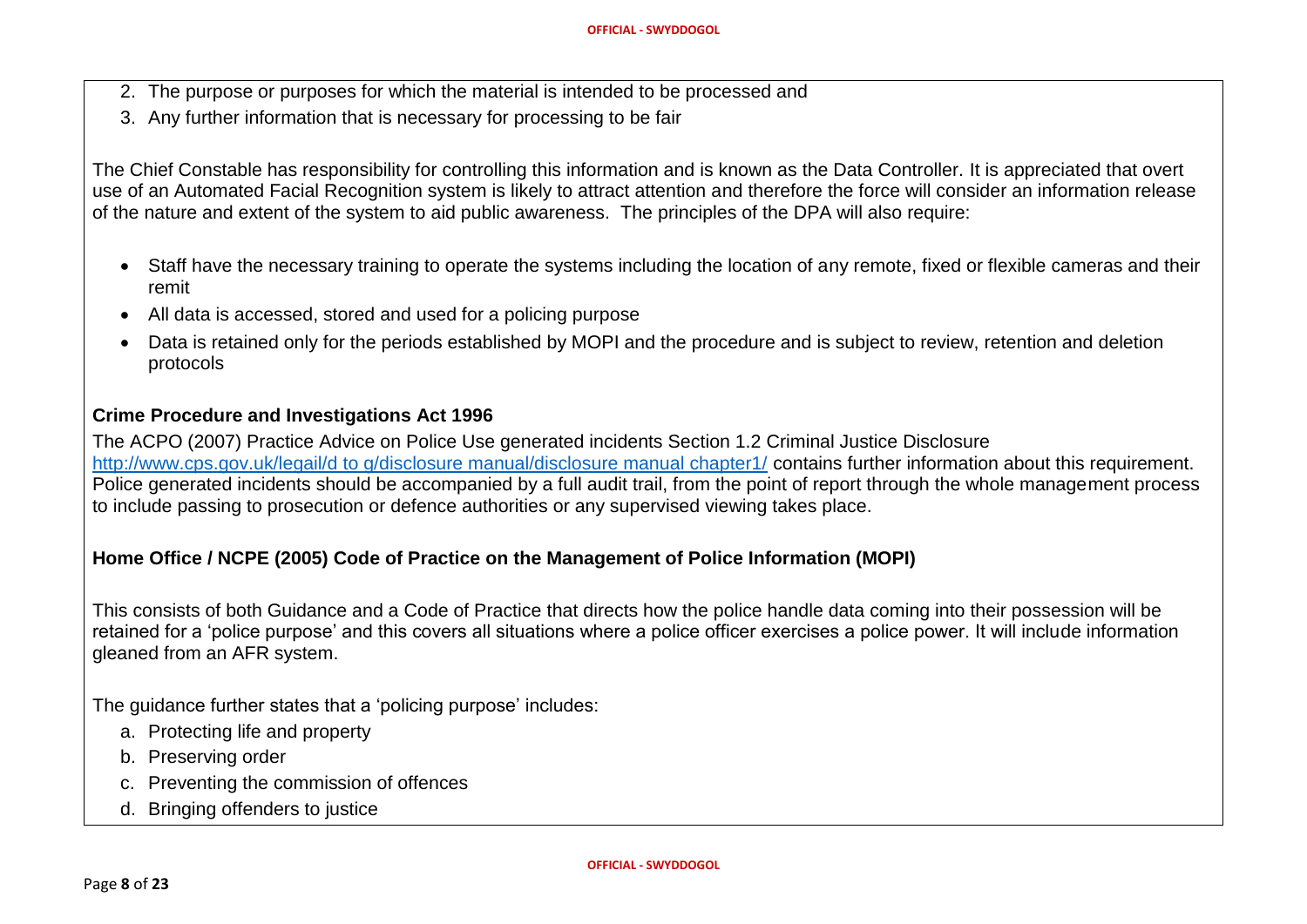e. Any duty or responsibility of the police arising from common law or statute

These five purposes provide the legal basis for collecting, recording, evaluating, sharing and retaining police information.

The guidance provides a framework on how any data captured by police can be used and processed. In addition, it details the processes used by the police to initially retain, review and to ultimately dispose of data after the requisite timescales and circumstances have passed. The College of Policing (2013) APP on Information Management is an additional source of information.

## **Regulation of Investigatory Powers Act 2000**

It is understood that an AFR system will require the input of data 'faces' as well as metadata associated with them to allow for a systematic 'recognition' of an image vi algorithmic support from the system. It can be argues that the systems, for want of a better expression 'learns' a face with repeated consideration which tends to make it more likely that the system will then locate the face searched for within an otherwise anonymous crowded environment.

The 'tasking' of the AFR system to find and identify key individuals will require consideration of the directed surveillance provisions of RIPA 2000. In this instance, the updating/inputting of a face/other data thereby identifying an individual may be considered 'tasking' the system to undertake surveillance for one or more individuals and therefore will require an Authority. As is suggested elsewhere in this document, we will seek to constantly refine and mature legal advice as more is learned of the technology.

## **Surveillance Camera Code of Practice**

An AFR system will need to be considered against this Code and the twelve guiding principles within it that ask:

- 1. What is the system for and do you review its use?
- 2. Have you carried out a Privacy Impact Assessment and is it published?
- 3. Do you have signage in place to say surveillance is taking place and is there a published point of contact for people to raise queries or complaints with?
- 4. Who is responsible for your system and are your staff aware of their responsibilities?
- 5. Do you have clear policies and procedures in place and do your staff know what your policies and procedures are?
- 6. How long do you keep images/information and how do you make sure images/information is deleted once they are no longer needed?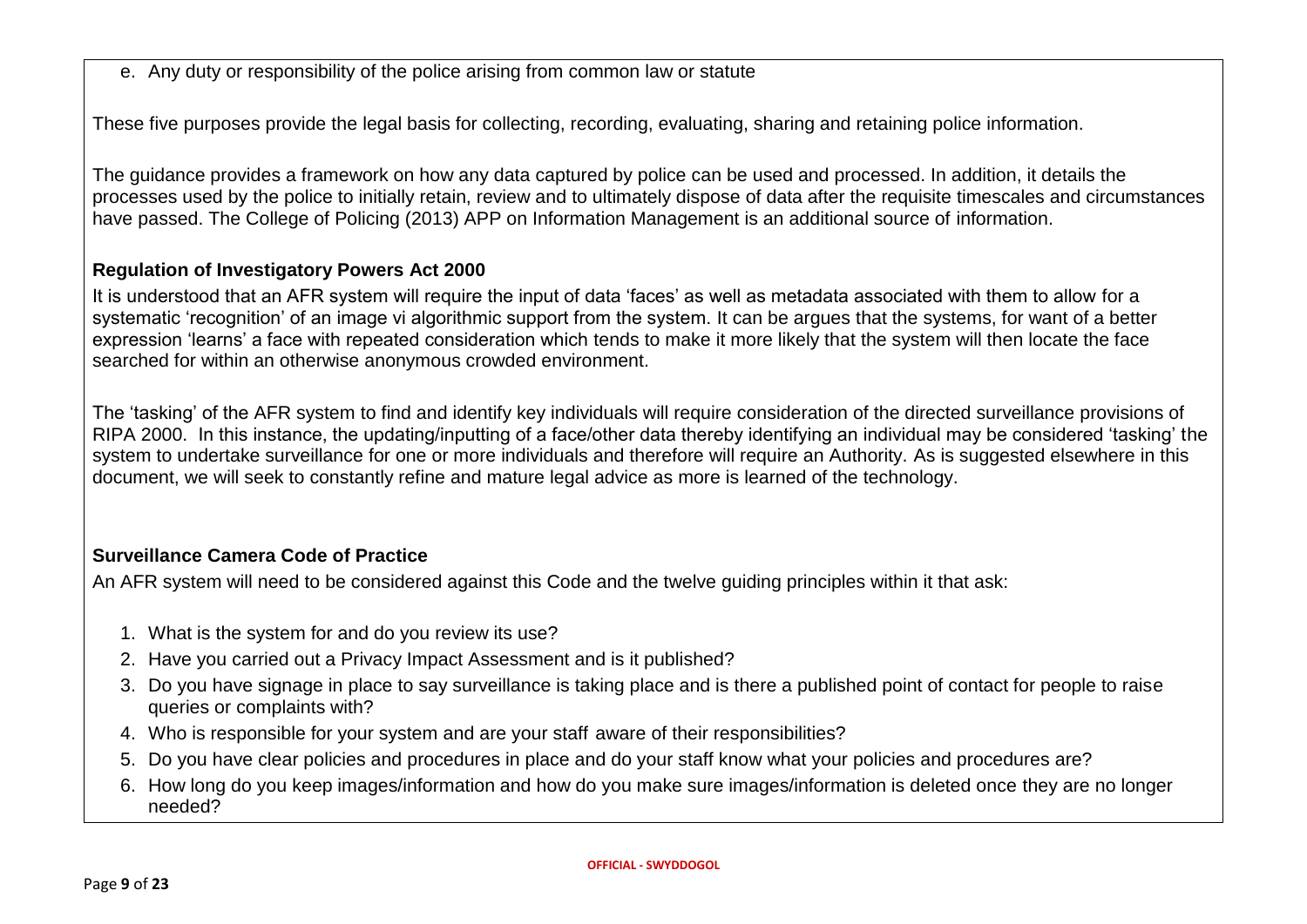- 7. Do you have a policy on who has access to the stored information and do you have a policy on disclosure of information?
- 8. Do you follow any recognised operational or technical standards?
- 9. Do you make sure that the images captured by your system are caught securely and are only authorised people given access to the images?
- 10.Do you evaluate your system regularly to make sure it is still required and could there be an alternative solution to a surveillance camera system?
- 11.Can the criminal justice system use the images and information produced by your surveillance camera system and do you have a policy on data storage, security and deletion?
- 12.Do you use any specialist technology such as ANPR, AFR, BWV or remotely operated vehicles (Drones) and if so do you have a policy in place to ensure that the information contained on your database is accurate and up to date?

This questionnaire has been completed and encapsulated having completed the Surveillance Assessment Tool (SAT).

#### **Freedom of Information Act 2000**

The Freedom of Information Act 2000 grants a general right of access to all types of recorded information held by public authorities, which includes information recorded by AFR.

The Act does however provide some specific exemptions to the requirements to disclose information, which must be applied on a caseby-case basis.

## **Public Sector Equality Duty**

The decision by the Force to use such a system is considered a function for the purposes of the Equality Act 2010. Forces must, therefore, be able to demonstrate due regard to the public sector equality duty by working with members of the public who reflect local diversity to ascertain any impact (whether positive or negative) that the use of such a system may have.

## **Privacy Impact Screening Questions**

- Q.1 Will the project involve the collection of new information about individuals? **Yes**
- Q.2 Will the project compel individuals to provide information about themselves? **No**

Q.3 Will information about individuals be disclosed to organisations or people who have not previously had routine access to the information? **No** (save for access by academic partners for the sole purpose of evaluation)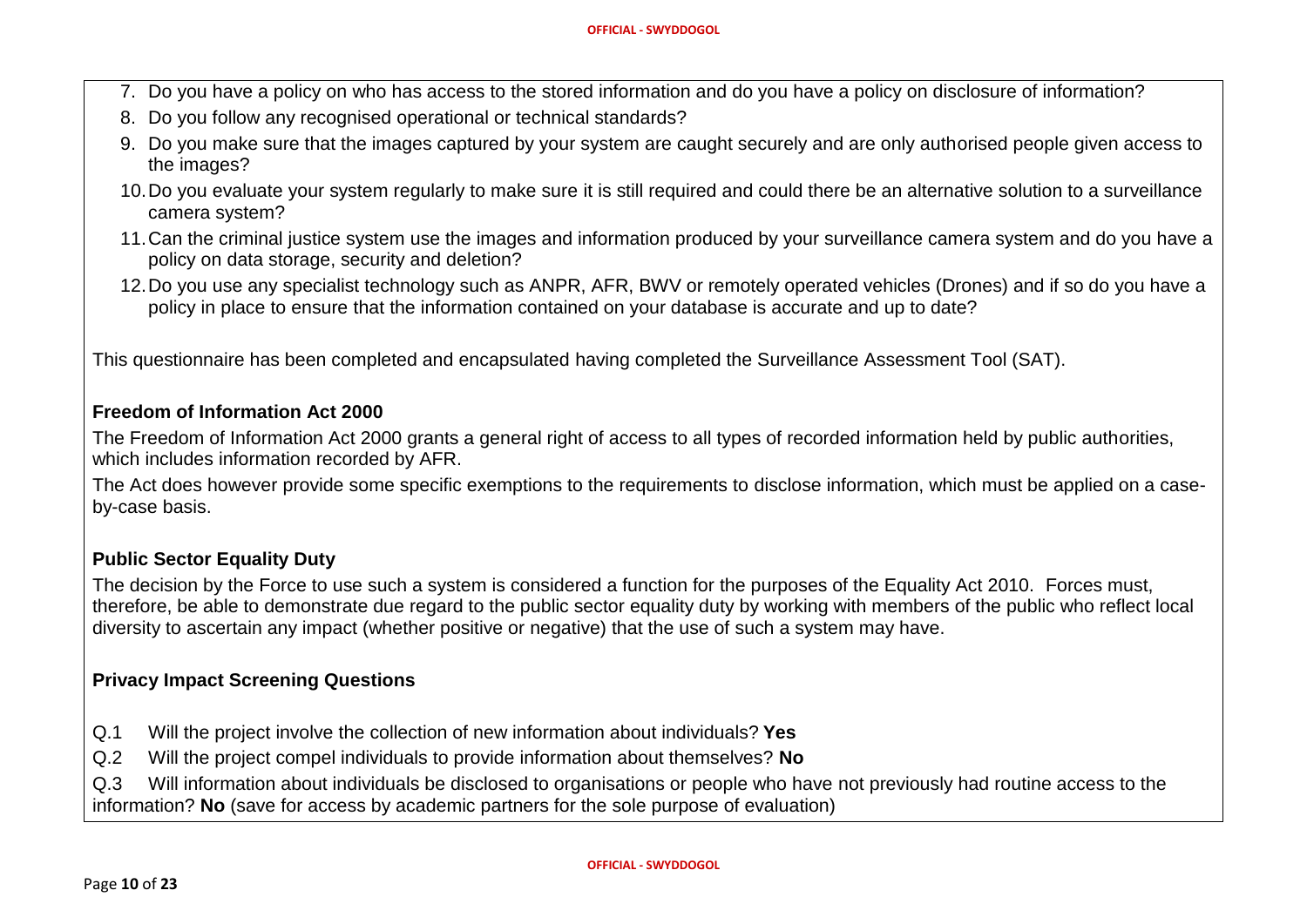Q.4 Will SWP be using information about individuals for a purpose it is not currently used for or in a way it is not currently used? **No**

Q.5 Does the project involve the SWP using new technology that might be perceived as being privacy intrusive, for example the use of biometrics or facial recognition? **Yes**

Q.6 Will the project result in SWP making decisions or taking action against individuals in ways that can have a significant impact on them? **Yes**

Q.7 Is the information about individuals of a kind particularly likely to raise privacy concerns or expectations, for example health records, criminal records or other information that people would consider to be private? **Yes - the capture and potential retention facial images as set out under RIPA or other authority. It is not unlawful, disproportionate etc per se but some might be concerned that in doing so you breach their privacy.**

Q.8 Will the project require SWP to contact individuals in ways that they may find intrusive? **No**

**Describe the information flows: You should describe the collection, use and deletion of personal data here and it may also be useful to refer to a flow diagram or another way of explaining data flows. You should also say how many individuals are likely to be affected by the project.**

## **AFR Locate**

The collection of personal information is via two CCTV cameras connected to the standalone laptop/server. The system 'extracts' a face from CCTV footage and then compares it against a pre-defined watch list. In doing so, the system does not save the live CCTV feed, only the matched face. The CCTV feed will of course be itself saved and that data management covered under a separate PIA.

The system has a built in audit trail functionality that ensures faces not matched are not retained within it.

Watchlist data is saved within the system along with the accompanying metadata. This detail also forms part of the audit record. Watchlists and the associated metadata are manually added to the system and will be reviewed regularly to ensure accuracy and currency and will be deleted at the conclusion of the respective deployment.

## **AFR Identify**

Probe images (image of individual attempting to identify) will be obtained from a variety of sources, to include CCTV, BWV, jpeg, social media , etc and saved within SWP crime recording system (Niche RMS.)

Custody nominal images will be loaded into application and will form the candidate list.

Probe images will be copied into the application along with candidate images.

The system will record when a probe image is compared against the candidate images, the search will be available within the audit log. The only metadata to accompany the image making up the candidate list will be the Niche nominal number.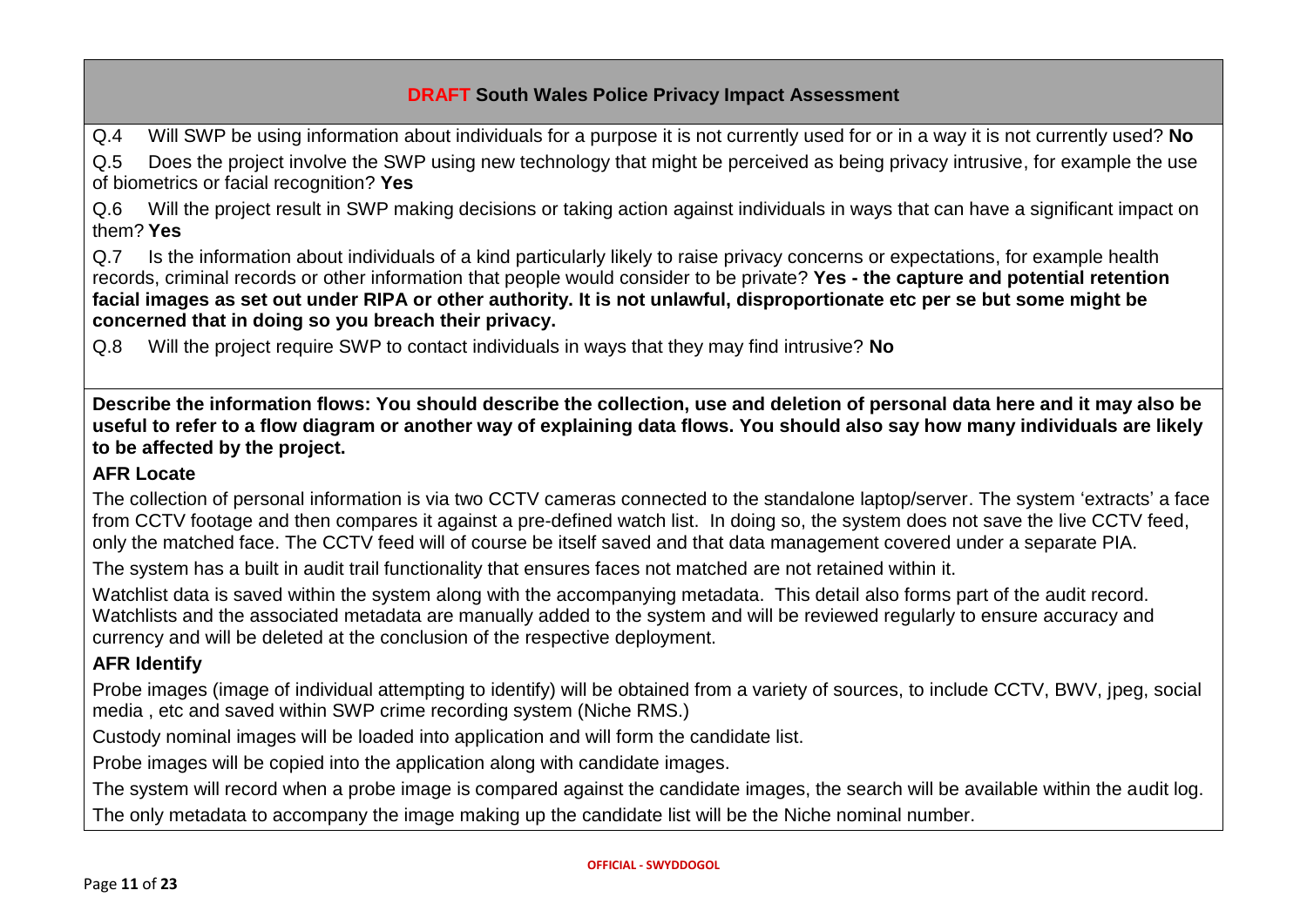**Consultation requirements: Explain what practical steps you will take to ensure that you identify and address privacy risks. Who should be consulted internally and externally? How will you carry out the consultation? You should link this to the relevant stages of your project management process. You can use consultation at any stage of the PIA process.**

A number of stakeholders have been consulted from the outset of this project to ensure legitimacy and transparency in terms of privacy and its potential impact upon the communities of South Wales. The following have already been consulted, but the list remains organic along with the PIA itself as deployments mature and develop:

- 1. Information Commissioner's Office Liaison and assistance on completion of the PIA as well as the additionality associated with the formal academic study over the implementation of the technology.
- 2. Home Office Centre of Applied Science & Technology (CAST) With the provision of guidance on procurement, testing and deployment of the technology, along with advice around academic documentation supporting the proof of concept of the product. They remain a critical friend to the project.
- 3. Home Office Biometric Programme (HOBs) Additional guidance in support of the above from the HOB lead on PIA's.
- 4. South Wales Police Independent Ethics Committee early engagement over the concept of implementation and its engagement with privacy against the provision of safer communities.
- 5. The Metropolitan Police Professional discussions around lessons learned over previous deployments, particularly the Notting Hill Carnival in the pursuit of a best practice model across forces.
- 6. Leicester Police Professional discussions over their previous use of slow-time recognition functionality in the preparatory phase of our project implementation.
- 7. National Police Chiefs Council Professional discussion and advice over the development of the project in its phases and the use of custody image.
- 8. The Surveillance Camera Commissioner Professional discussion over project proposals and implementation.
- 9. The Biometrics Commissioner Professional discussion over project proposals and implementation
- 10.The College of Policing Professional discussion over deployment of an AFR APP
- 11.Police ICT Company Professional discussions over system developments against a desired national rollout picture of the future.
- 12.The University Police Science Institute Professional discussions integrating academic research into the policing technology, the ethical dilemmas associated with it and its deployment .
- 13.National Law Enforcement Database Programme (NLEDP) Guidance in support of new platform anticipated October 2018.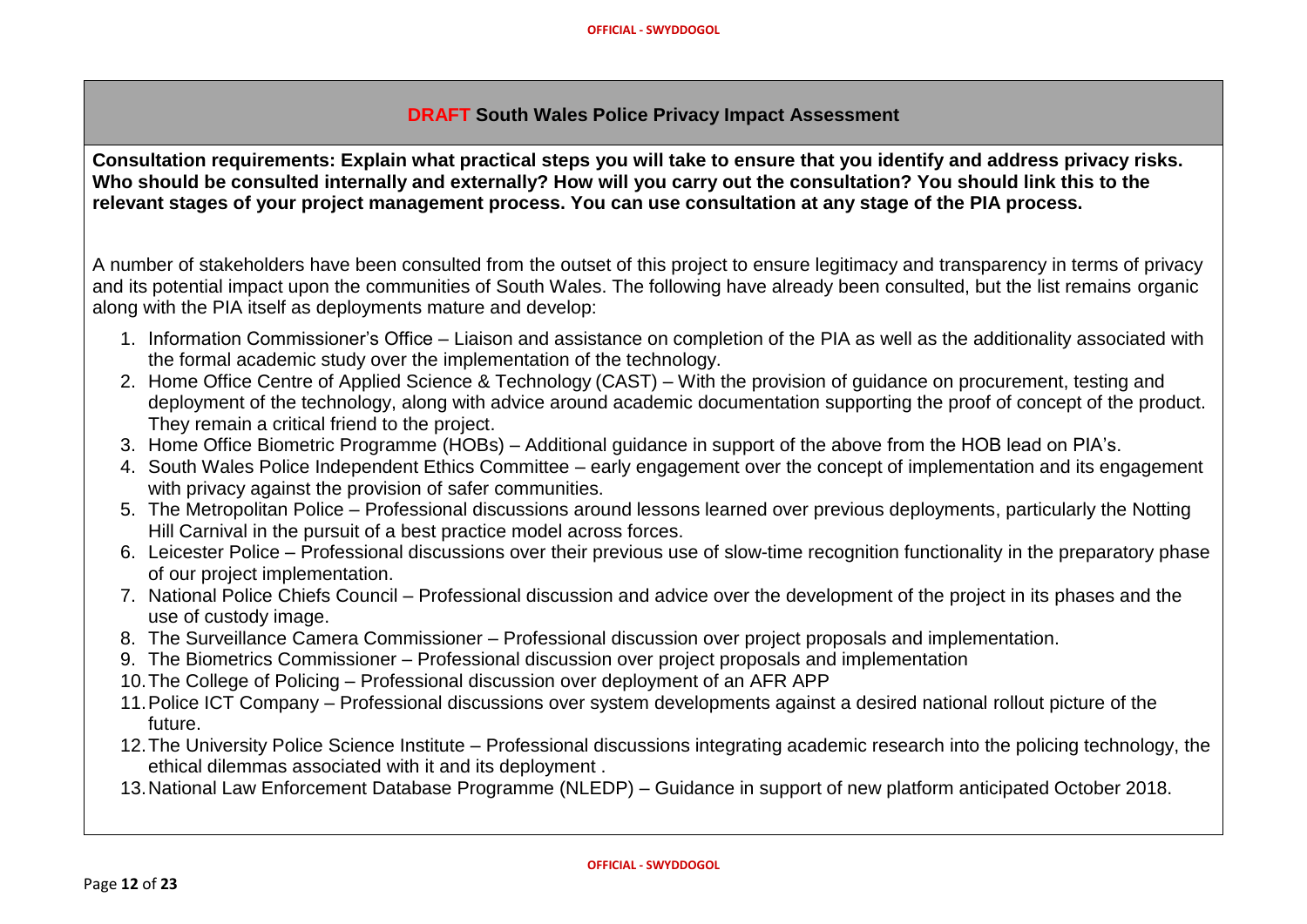Consultation has taken place after the initial phase of the project deployment to allow the upload of custody images onto a standalone laptop. Further Consultation is to take place prior to AFR Identify IT infrastructure and application integration.

A robust consultation strategy has ensured comprehensive feedback, commentary and support in the crafting and quality control of the PIA.

## **AFR Locate**

The operational imperative to deploy the technique as part of the control strategy for a high risk, high profile event has limited the opportunity for public consultation at this stage. However, use of this option has received widespread publicity through the communication strategy advertising the tactic in advance of deployment and via trade literature advertising the commercial deployment. This approach will also assist academic research, as the reception of the tactic will form part of the review to be undertaken in support of the use of technology.

The communication strategy seeks to inform the public of the proposed use, its potential for impact on privacy and the proportionality of that impact as opposed to arguably more intrusive, traditional tactics.

Academic support will be utilised to garner wider public opinion and the tactical use will be supported by electronic and paper leaflets explaining its use and what (if any) data will be recorded. Vehicles will also advertise electronic means of querying operational deployments.

In addition to the above, the privacy design features outlined elsewhere in this document will form part of the review and development of this PIA to ensure protection afforded to processing data secured by this technology.

## **AFR Identify**

Robust communication strategy has been developed to identify hard to reach groups. Community engagement via four BCU open days.

Internal SMT engagement via attendance at four SMT Management meetings. Wider BCU engagement to include supervisors and BCU LIO's is underway.

**Data Protection Act Principle 1**

**Personal data shall be processed fairly and lawfully and, in particular, shall not be processed unless:**

**a) at least one of the conditions in Schedule 2 is met, and**

**b) in the case of sensitive personal data, at least one of the conditions in Schedule 3 is also met.**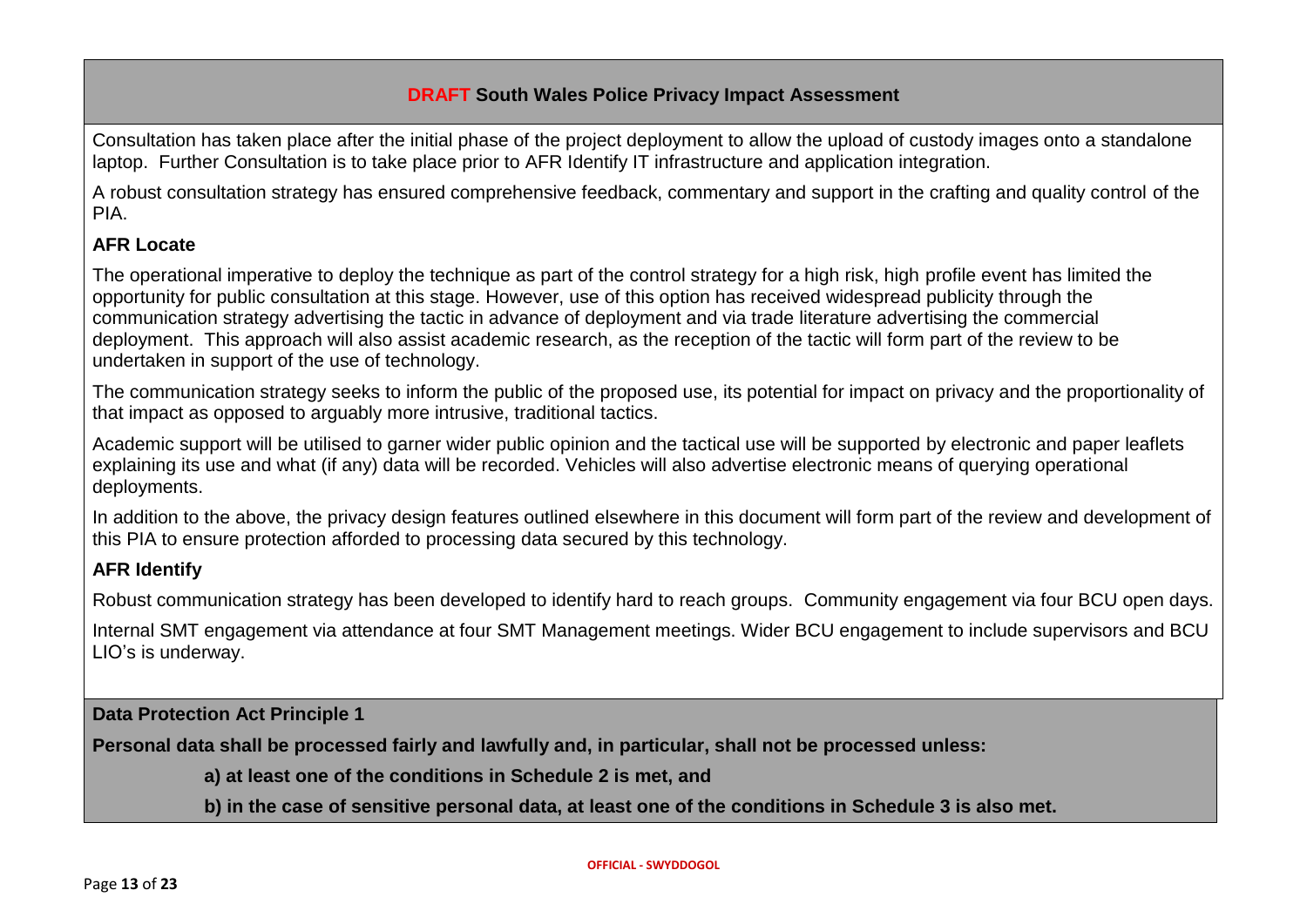.

| <b>DRAFT South Wales Police Privacy Impact Assessment</b>                                                                                                                                                                                                                                      |                                                                                                                                                                                                                              |  |
|------------------------------------------------------------------------------------------------------------------------------------------------------------------------------------------------------------------------------------------------------------------------------------------------|------------------------------------------------------------------------------------------------------------------------------------------------------------------------------------------------------------------------------|--|
| 1.1 Why is the personal data being<br>collected used, disseminated, or<br>maintained?                                                                                                                                                                                                          | The personal data will be imagery and the metadata associated with it, to include names,<br>dates of birth, warning markers, method of disposal, the owner/originator and a reference<br>number.                             |  |
| 1.2 Where is the information collected<br>from, how, and by whom?                                                                                                                                                                                                                              | From a series of non-networked systems and varying law enforcement databases.<br>Personal data will be obtained from Niche RMS.                                                                                              |  |
| 1.3 If collected by an organisation on<br>behalf of the SWP Home Office, what is<br>the relationship and authority/control the<br>Home Office has over the organisation?<br>Who is the Data Controller and Data<br>Processor? Is a formal agreement in place<br>to regulate this relationship? | Initially not, but expectations are that the system will develop at which time more formal<br>agreements will need to be in place to regulate practices.                                                                     |  |
| 1.4 How will you tell individuals about the<br>use of their personal data? Do you need to<br>amend your privacy notices? Is this<br>covered by the Home Office Personal<br><b>Information Charter?</b>                                                                                         | Initial deployment of this tactic will be an overt process supported by a communications<br>strategy. Privacy notices have already been amended and distributed as well as being<br>located on the SWP website.              |  |
| 1.5 Have you established which conditions<br>for processing apply?                                                                                                                                                                                                                             | The conditions will be the engagement of technology to assist in the identifications of<br>individuals in order to prevent or detect crime.<br>Police and Criminal Evidence Act engaged for AFR Identify.                    |  |
| 1.6 If you are relying on consent to process<br>personal data, how will this be collected<br>and what will you do if it is withheld or<br>withdrawn?                                                                                                                                           | Please see the above entry as there is no intention to rely on consent.                                                                                                                                                      |  |
| 1.7 What information is collected, used,<br>disseminated, or maintained in the<br>system?                                                                                                                                                                                                      | Watchlist information will realise matches to systems and databases to include false<br>positives, the operator details and an audit log.<br>Custody nominal images and probe images (to include Nominal naming convention.) |  |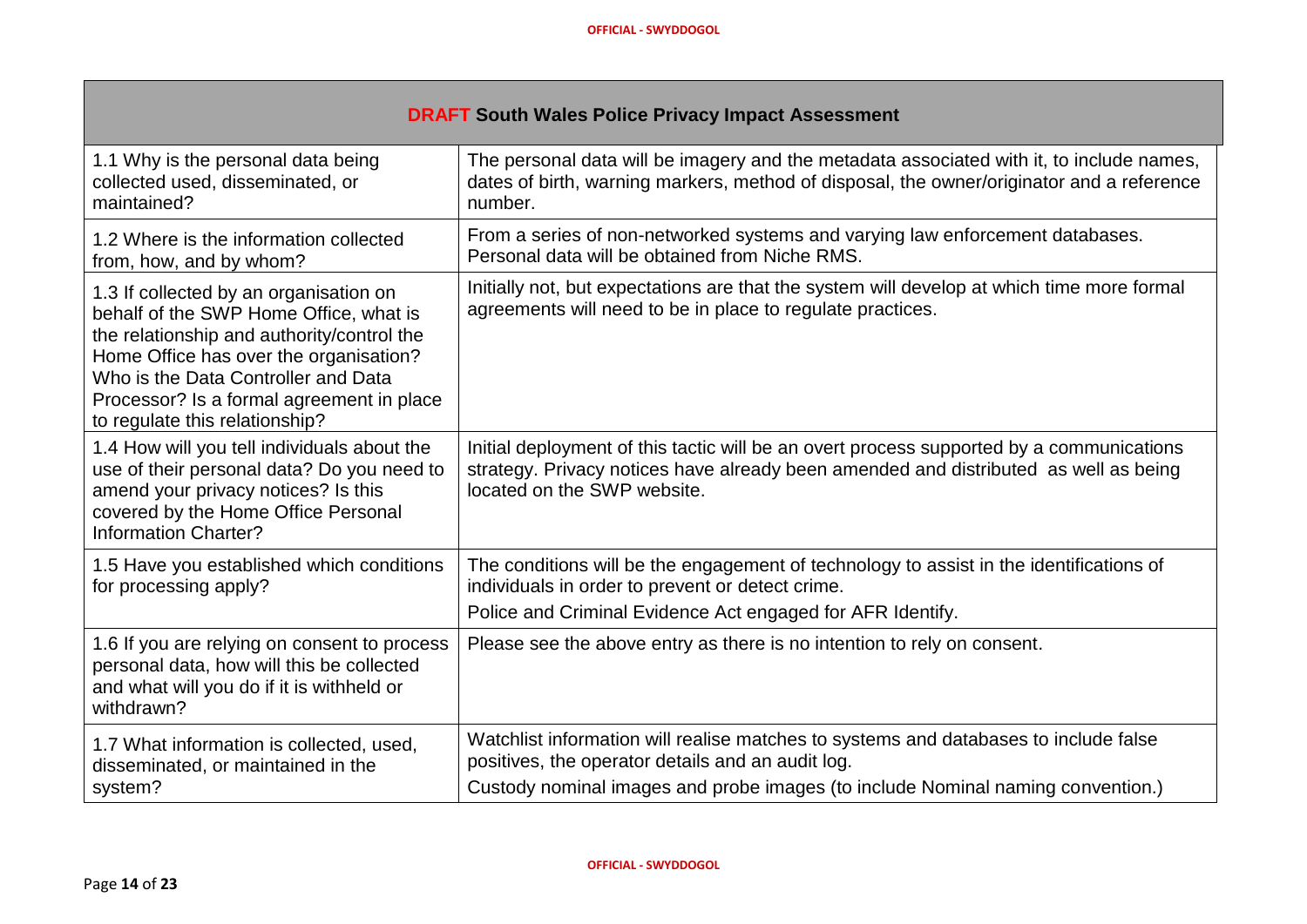| <b>DRAFT South Wales Police Privacy Impact Assessment</b>                                                                                                                                                                               |                                                                                                                                                                                                                                                                                                                                                                                                                                                                                                                                                                                                                                                                                                                                                                                                                                    |  |
|-----------------------------------------------------------------------------------------------------------------------------------------------------------------------------------------------------------------------------------------|------------------------------------------------------------------------------------------------------------------------------------------------------------------------------------------------------------------------------------------------------------------------------------------------------------------------------------------------------------------------------------------------------------------------------------------------------------------------------------------------------------------------------------------------------------------------------------------------------------------------------------------------------------------------------------------------------------------------------------------------------------------------------------------------------------------------------------|--|
| 1.8 Is there a specific legal power that<br>enables the gathering and use of the<br>information? Does the power mandate the<br>collection of the data or merely permit it?                                                              | The gathering of the information sought is in support of that that provides for the<br>investigation of offences and the prosecution of offenders<br>Police and Criminal Evidence Act (PACE) 1986.                                                                                                                                                                                                                                                                                                                                                                                                                                                                                                                                                                                                                                 |  |
| 1.9 Is there a specific business purpose<br>that requires the use of this information?                                                                                                                                                  | Policing purposes generally – in assisting in the location and identification of individuals.<br>AFR Locate will assist in SWP becoming more efficient and effective in identifying<br>persons of interest. These individuals could be persons wanted on suspicion for an<br>offence, wanted on warrant, vulnerable persons and other persons where intelligence is<br>required.<br>AFR Identify will assist when there is a digital image of a person obtained, primarily in<br>connection with a crime and their identity is sought. This will allow SWP to become more<br>efficient in comparing this image against our custody database.<br>Current research would suggest that offending is local and repeat and as such comparing<br>suspect images against our custody database is considered a relevant tactic when trying |  |
| 1.10 Given the amount/type of data<br>collected, what are the privacy risks? How<br>they might be mitigated?                                                                                                                            | to identify an individual.<br>Aside from the risks towards an individual, mitigation is realised with the operating system<br>being password encrypted when at rest. When engaged, only trained users will be able to<br>access the system through a single sign on password. Transfer of data is realised by an<br>encrypted dongle/USB drive.<br>When not is operational use, the system will be securely stored.                                                                                                                                                                                                                                                                                                                                                                                                                |  |
| 1.11 Human Rights Act: Will your actions<br>interfere with the right to privacy under<br>Article 8? Have you identified the social<br>need and aims of the project? Are your<br>actions a proportionate response to the<br>social need? | Privacy is engaged, but only to the extent that the justified, proportionate, legal, auditable<br>and necessary intrusion is allowed in relation to the investigation of offences or the<br>prevention of crime allow.<br>As the system progresses, CCTV feeds will only take place from public areas so no<br>collateral intrusions into wider private lives is anticipated.<br>Custody nominal images will be used to form the candidate list.                                                                                                                                                                                                                                                                                                                                                                                   |  |
| Principle 2:                                                                                                                                                                                                                            |                                                                                                                                                                                                                                                                                                                                                                                                                                                                                                                                                                                                                                                                                                                                                                                                                                    |  |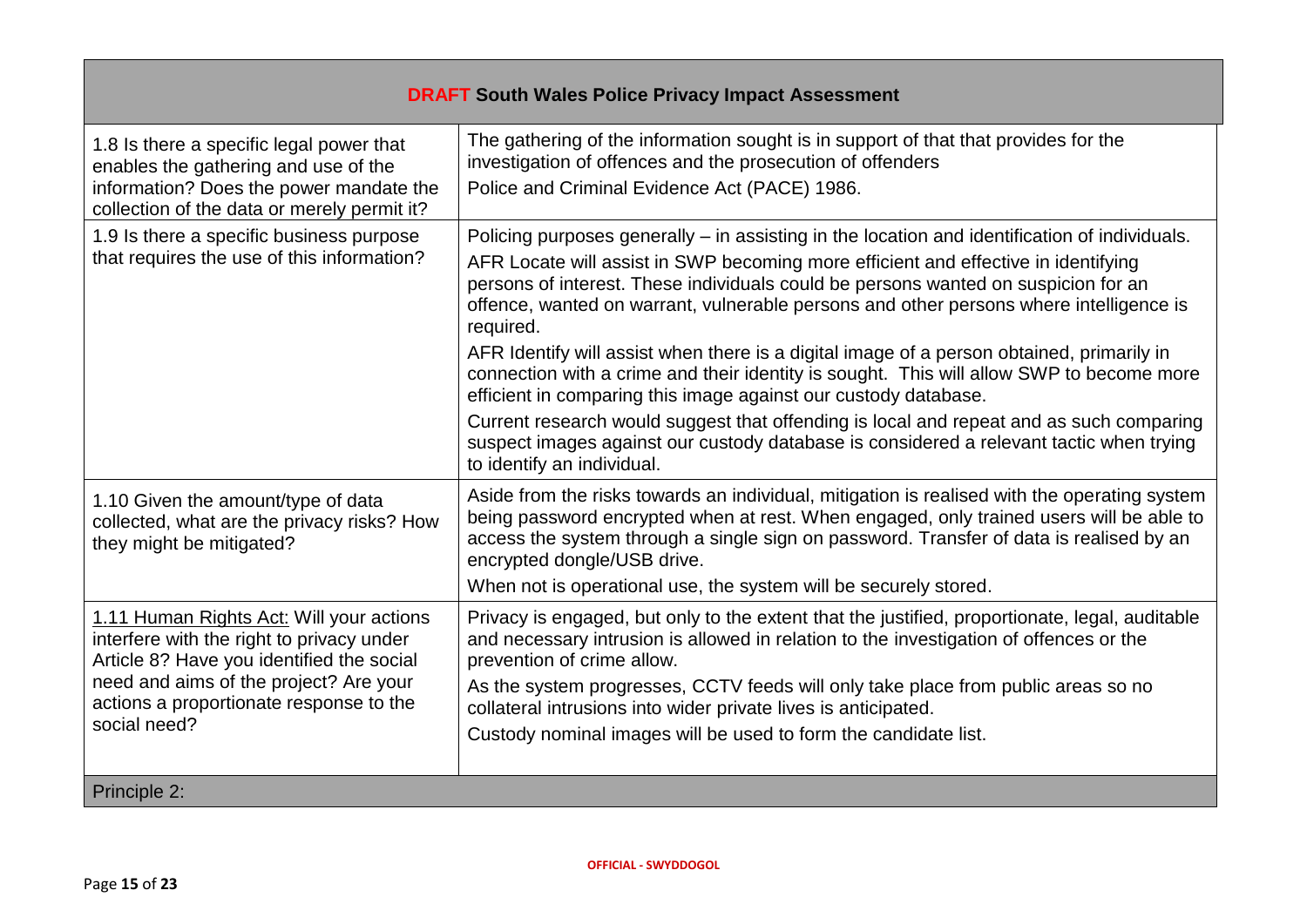| Personal data shall be obtained only for one or more specified and lawful purposes, and shall not be further processed in any manner<br>incompatible with that purpose or those purposes. |                                                                                                                                                                                                                                                                                                                                                                                                                                                                                                                                                                                                                                                                                                                                                                                 |  |  |
|-------------------------------------------------------------------------------------------------------------------------------------------------------------------------------------------|---------------------------------------------------------------------------------------------------------------------------------------------------------------------------------------------------------------------------------------------------------------------------------------------------------------------------------------------------------------------------------------------------------------------------------------------------------------------------------------------------------------------------------------------------------------------------------------------------------------------------------------------------------------------------------------------------------------------------------------------------------------------------------|--|--|
| 2.1 What are the main uses of the<br>information? Does your project plan cover<br>all of the purposes for processing personal<br>data?                                                    | The main purpose of the use is for intelligence and information to be used to identify and<br>thereby arrest offenders. The existence of the technology to deter the commission of<br>offences is also accepted.<br>AFR Locate will involve enrolling images of known and unknown individuals into a watch<br>list in order to locate them. Once located this may then involve a further interaction taking<br>place between the identified individuals and an employee of SWP. There will be times<br>when there is no intervention between the identified individual with this sighting being<br>used for intelligence purposes only.<br>AFR Identify will be used to compare digital images both still and moving against SWP<br>custody database in order to identify them. |  |  |
| 2.2 Have you identified potential new<br>purposes as the scope of the project<br>expands?                                                                                                 | Yes, early considerations suggest that use of the product will diversify as the relationship<br>with it matures. Proof of concept will be followed by integration of AFR 'locate' 'identify'<br>within stand-alone and fully integrated systems.<br>Future developments can potentially look at interfaces with other databases such as<br>PND, ANPR, Passports, and DVLA.                                                                                                                                                                                                                                                                                                                                                                                                      |  |  |
| 2.3 Given the sensitivity and scope of the<br>information collected, what privacy risks<br>were identified and how might the security<br>controls mitigate them?                          | Mitigation from the outset was secured by the provision of a non-networked solution,<br>thereby eliminating any web application vulnerabilities. Operators will work in tandem and<br>never alone with some early product also filmed to support academic evaluation.<br>An operator cannot access any stored data, only another with 'adminstrator' level access<br>to evaluate and prevent deletion control.<br>Operators will be appropriately vetted to include sharing with third parties such as UPSI in<br>the provision of academic review through an SLA still in the process of being developed.<br>Data transfer issues have already been dealt with and retention will be compliant with<br><b>MOPI</b> requirements.                                               |  |  |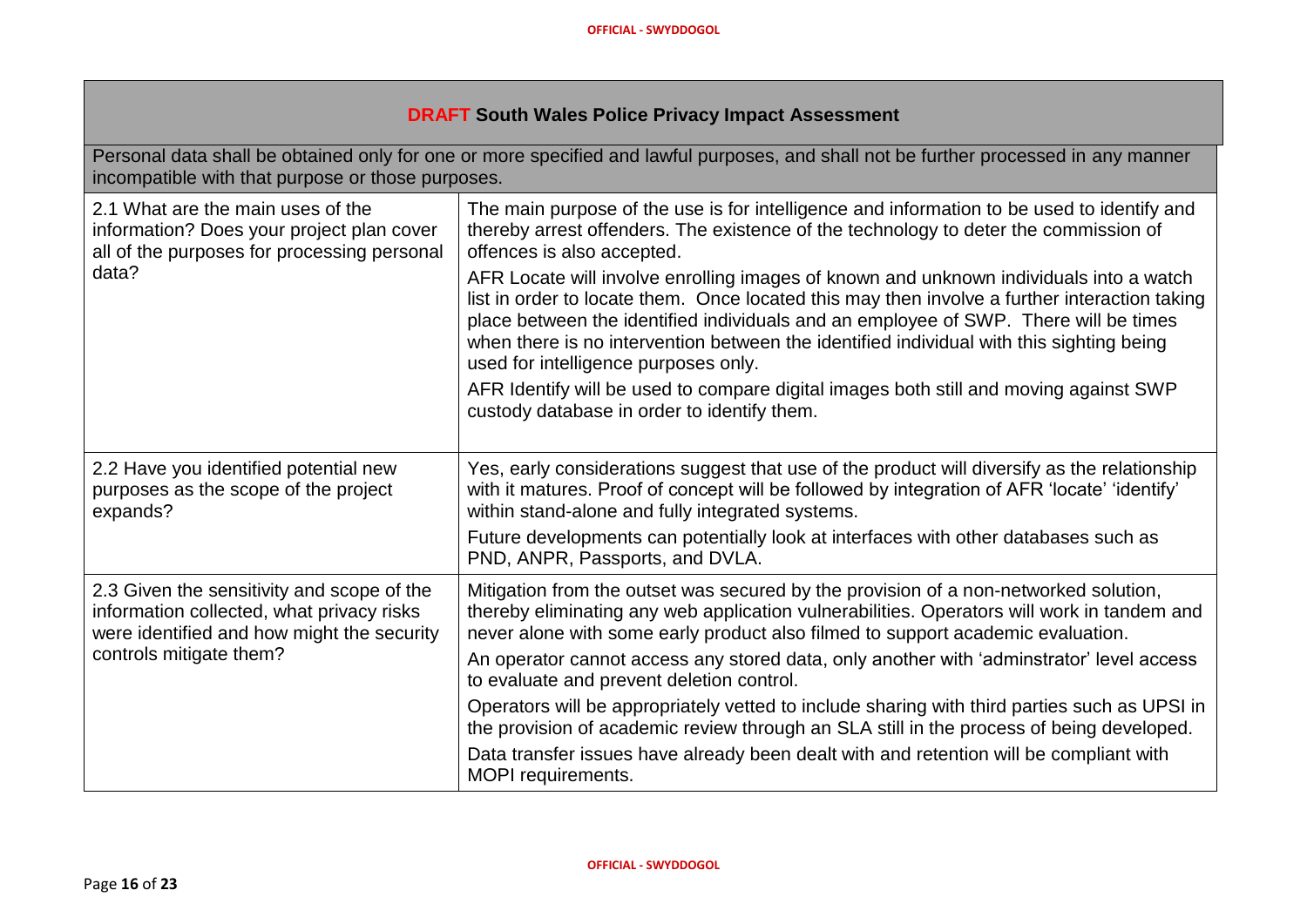| <b>DRAFT South Wales Police Privacy Impact Assessment</b>                                                                                                  |                                                                                                                                                                                                                                                                                          |  |  |
|------------------------------------------------------------------------------------------------------------------------------------------------------------|------------------------------------------------------------------------------------------------------------------------------------------------------------------------------------------------------------------------------------------------------------------------------------------|--|--|
|                                                                                                                                                            | Intervention teams will be in possession of an application that secures data onto a<br>receiving device.                                                                                                                                                                                 |  |  |
| <b>Principle 3:</b><br>Personal data shall be adequate, relevant and not excessive in relation to the purpose or purposes for which they are<br>processed. |                                                                                                                                                                                                                                                                                          |  |  |
| 3.1 Is the quality of the information good<br>enough for the purposes it is used?                                                                          | Yes, initial user acceptance testing supports this view.                                                                                                                                                                                                                                 |  |  |
| 3.2 Which personal data could you not use,<br>without compromising the needs of the<br>project?                                                            | None, the use of data and its associated metadata is key to the process – reinforcing the<br>positive principles associated with the deployment.                                                                                                                                         |  |  |
| <b>Principle 4:</b>                                                                                                                                        |                                                                                                                                                                                                                                                                                          |  |  |
| Personal data shall be accurate and, where necessary, kept up to date.                                                                                     |                                                                                                                                                                                                                                                                                          |  |  |
| 4.1 If you are procuring new software does<br>it allow you to amend data when<br>necessary?                                                                | Yes, the software allows for constant review and update                                                                                                                                                                                                                                  |  |  |
| 4.2 How are you ensuring that personal<br>data obtained from individuals or other<br>organisations is accurate?                                            | Data will be checked against core SWP databases, managed in accordance with MOPI<br>standards. Proof of concept testing may realise the inclusion of non UK based data<br>(Europol) who will be asked to assure standards are at least of the governing UK<br>standard or its equivalent |  |  |
| <b>Principle 5</b>                                                                                                                                         |                                                                                                                                                                                                                                                                                          |  |  |
| Personal data processed for any purpose or purposes shall not be kept for longer than necessary for that purpose or those<br>purposes.                     |                                                                                                                                                                                                                                                                                          |  |  |
| 5.1 What retention periods are suitable for<br>the personal data you will be processing?                                                                   | All personal data will be stored in accordance with MOPI standards - tier 1 for 31 days,<br>tier 2 for 6 years plus 1, with tier 3 retained for one hundred years.                                                                                                                       |  |  |
|                                                                                                                                                            | Separate to this requirement, an application will be made to retain an academic pool of<br>data for a longer period - but for no more than is absolutely necessary - arguably justified                                                                                                  |  |  |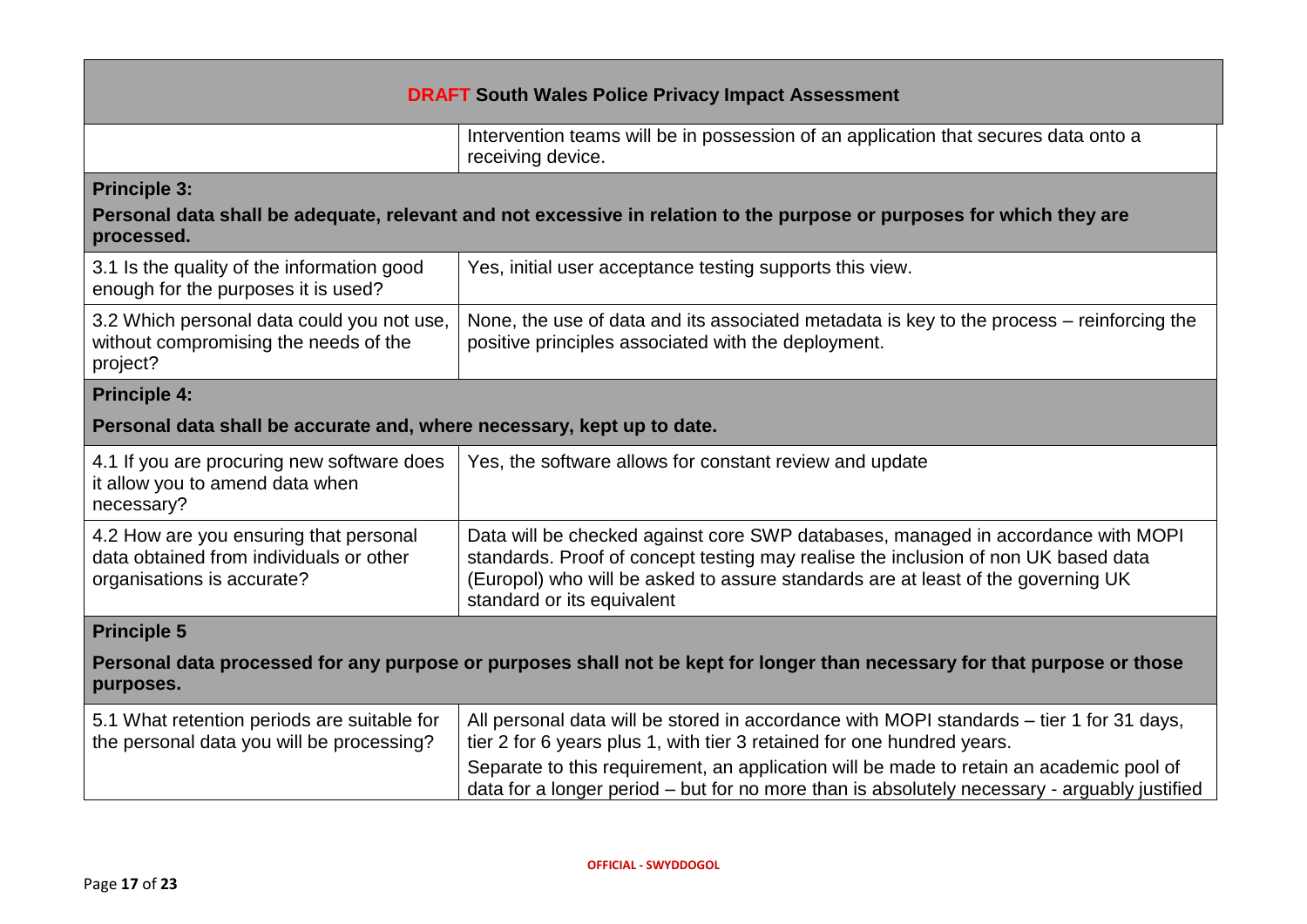| <b>DRAFT South Wales Police Privacy Impact Assessment</b>                                                                                                                                                    |                                                                                                                                                                                                                                                                                                                             |  |  |
|--------------------------------------------------------------------------------------------------------------------------------------------------------------------------------------------------------------|-----------------------------------------------------------------------------------------------------------------------------------------------------------------------------------------------------------------------------------------------------------------------------------------------------------------------------|--|--|
|                                                                                                                                                                                                              | to ensure a consistent dataset and a more level reporting field – set against the need to<br>repeat exercises over and over to realise the same product.                                                                                                                                                                    |  |  |
| 5.2 Are you procuring software that will<br>allow you to delete information in line with<br>your retention periods?                                                                                          | Yes, software will manually fed data from another database that will itself be MOPI<br>compliant in terms of retention and deletion requirements. It will require a manual<br>intervention for compliance in the first instance, thereafter the compliance will be<br>automated by the host database upon full integration. |  |  |
| 5.3 Is the information deleted in a secure<br>manner that is compliant with HMG policies<br>once the retention period is over? If so,<br>how?                                                                | This is managed through existing protocols. AFR will not own the databases, but be a<br>customer of them in the receipt of images and metadata provided by others in this case                                                                                                                                              |  |  |
| 5.4 What are the risks associated with how<br>long data is retained and how they might                                                                                                                       | The risk is held by the MOPI compliant database, that feeds a non-integrated solution.<br>Phase 2 of the project will realise integration that can ensure greater compliance.                                                                                                                                               |  |  |
| be mitigated?                                                                                                                                                                                                | The proposed academic exemption is again worthy of mention at this point.                                                                                                                                                                                                                                                   |  |  |
| <b>Principle 6</b>                                                                                                                                                                                           |                                                                                                                                                                                                                                                                                                                             |  |  |
|                                                                                                                                                                                                              | Personal data shall be processed in accordance with the rights of data subjects under this Act.                                                                                                                                                                                                                             |  |  |
| 6.1 Will the systems you are putting in<br>place allow you to respond to subject<br>access requests more easily?                                                                                             | No, because we are not retaining the data relating to personal information by name $-$<br>therefore a FOI request or Subject Access Request will fail as we will not be able to<br>identify the person from the data stored by name - just an anonymous image.                                                              |  |  |
|                                                                                                                                                                                                              | The audit trail functionality would be more FOI suited because we would be able to realise<br>the number of matches secured as opposed to the process of direct personal data to<br>realise a named identification.                                                                                                         |  |  |
| <b>Principle 7</b>                                                                                                                                                                                           |                                                                                                                                                                                                                                                                                                                             |  |  |
| Appropriate technical and organisational measures shall be taken against unauthorised or unlawful processing of personal<br>data and against accidental loss or destruction of, or damage to, personal data. |                                                                                                                                                                                                                                                                                                                             |  |  |
| 7.1 Who will have access to the system?<br>Please provide role and responsibilities.                                                                                                                         | Two types of access will be available to the system – 'user' and 'administrator' access<br>levels.                                                                                                                                                                                                                          |  |  |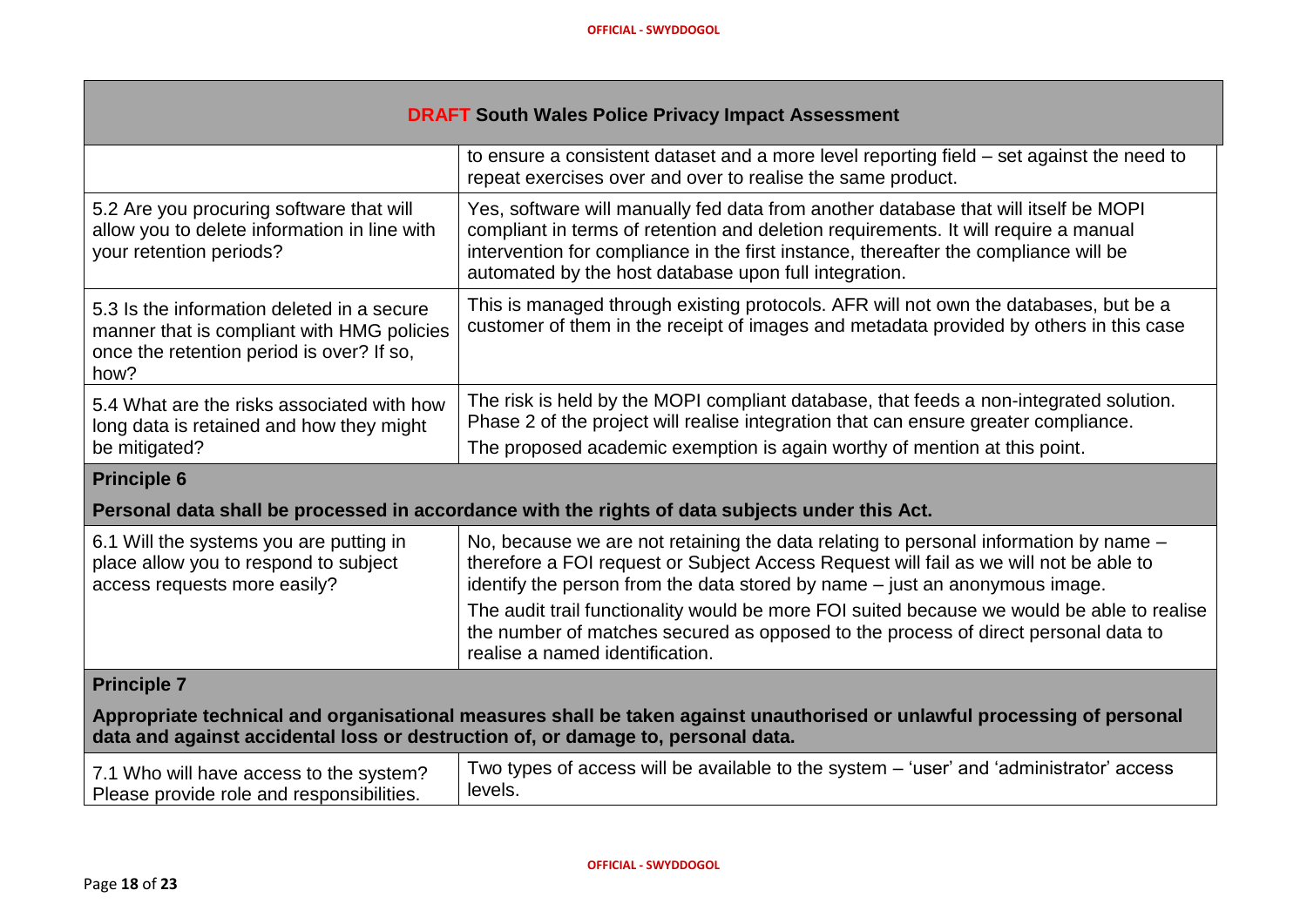| <b>DRAFT South Wales Police Privacy Impact Assessment</b>                                                                                                                                      |                                                                                                                                                                                                                                                                                                 |  |  |
|------------------------------------------------------------------------------------------------------------------------------------------------------------------------------------------------|-------------------------------------------------------------------------------------------------------------------------------------------------------------------------------------------------------------------------------------------------------------------------------------------------|--|--|
| 7.2 What level of security clearance is<br>required to gain access to the system?                                                                                                              | Operating staff and academic partners will all be vetted and cleared to at least MV/SC<br>level.                                                                                                                                                                                                |  |  |
| 7.3 Does the system use 'roles' to assign<br>privileges to users of the system?                                                                                                                | Yes, see above.                                                                                                                                                                                                                                                                                 |  |  |
| 7.4 How is access granted to the system?                                                                                                                                                       | With the authority of an administrator upon completion of training.                                                                                                                                                                                                                             |  |  |
| 7.5 How are the actual assignments of<br>roles and rules verified?                                                                                                                             | They are verified through project management protocols.                                                                                                                                                                                                                                         |  |  |
| 7.6 How is this data logged and how is this<br>reported to prevent misuse of data?                                                                                                             | The system has an in built and robust audit file log CSV file (hashed).                                                                                                                                                                                                                         |  |  |
| 7.7 What training is provided to cover<br>appropriate use and basic security to<br>users? How is the training refreshed? Is<br>the training tiered?                                            | Two days 'administrator' and half day 'user' training is provided, with MOPI awareness to<br>both.<br>Refresher training is planned in due course                                                                                                                                               |  |  |
| 7.8 Has or is the system going to be<br>formally accredited using HMG standards<br>to process and store the information, if so<br>who is the accreditation authority<br>(person/organisation)? | The initial deployments will be under 'proof of concept' protocols, with liaison with HMG<br>CAST and HOBs from the outset to include academic research support prior to any<br>decisions being made over accreditation. Liaison continues also with the SWP FISO,<br>SIRO and ICO.             |  |  |
| 7.9 Given access and security controls,<br>what privacy risks were identified and how<br>might they be mitigated?                                                                              | Each operator will be given a user name and password which they will be forced to<br>change on initial use of the system ('Active Directory' strength of eight characters to<br>include upper and lower case as well as being alpha numeric. Local network passwords<br>are security protected. |  |  |
|                                                                                                                                                                                                | The system is non-networked and non-configured to extend to the cellular network -<br>essentially an additional geographical protection.                                                                                                                                                        |  |  |
| <b>Principle 8</b>                                                                                                                                                                             |                                                                                                                                                                                                                                                                                                 |  |  |

**Personal data shall not be transferred to a country or territory outside the European Economic Area unless that country of territory ensures and adequate level of protection for the rights and freedoms of data subjects in relation to the processing of personal data.**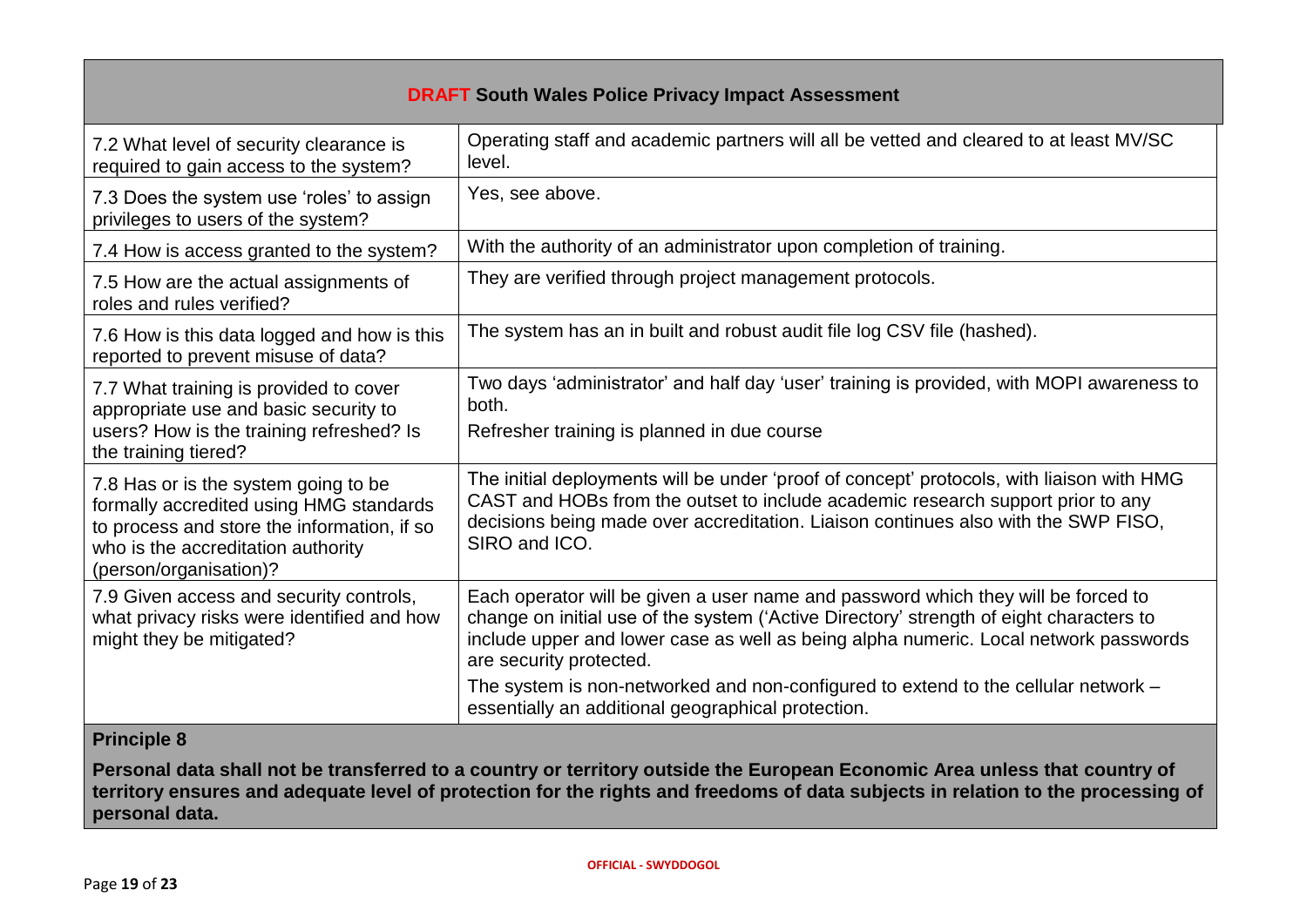| <b>DRAFT South Wales Police Privacy Impact Assessment</b>                                                                                                                                             |                                                                                                                                                                                                                                                                                                                                         |  |  |
|-------------------------------------------------------------------------------------------------------------------------------------------------------------------------------------------------------|-----------------------------------------------------------------------------------------------------------------------------------------------------------------------------------------------------------------------------------------------------------------------------------------------------------------------------------------|--|--|
| 8.1 Will the project require you to transfer<br>data outside of the EEA?                                                                                                                              | No. Some data will be cloud based (evidence.com) a data centre located in the UK                                                                                                                                                                                                                                                        |  |  |
| 8.2 If you will be making transfers, how will<br>you ensure that the data is adequately<br>protected?                                                                                                 | Technically it is never transferred as the data is placed into a 'viewing pot', the audit<br>functionality adds an additional layer.<br>An information sharing agreement will exist between SWP and the Universities Police<br>Science Institute (UPSI) attached to the University of South Wales over the academic<br>research.        |  |  |
| 9 Internal sharing within the Home Office                                                                                                                                                             |                                                                                                                                                                                                                                                                                                                                         |  |  |
| 9.1 With which parts of the Home Office is<br>the information shared, what information is<br>shared and for what purpose?                                                                             | It could be shared with HOBs and CAST as part of the wider academic evaluation over<br>the proof of concept matters within the project and the rollout across UK                                                                                                                                                                        |  |  |
| 9.2 How is the information processed or<br>disclosed?                                                                                                                                                 | It could be disclosed via evidence.com or another secured medium – purely for the<br>purposes of research, not law enforcement.                                                                                                                                                                                                         |  |  |
| 9.3 What are the privacy risks associated<br>with internal sharing within the Home<br>Office and how they might be mitigated?                                                                         | The only increased risk would be further disclosure by the Home Office, further that it is<br>proposed to retain a data set purely for the purpose of the academic research so as to<br>compare like for like as opposed to returning to additional data and a further, less<br>necessary, intrusion upon privacy for the same purpose. |  |  |
| 10. External sharing and disclosure (If you have already completed a HO Data sharing toolkit then please attach and leave<br>these questions blank).                                                  |                                                                                                                                                                                                                                                                                                                                         |  |  |
| 10.1 With which external organisation(s) is<br>the information shared, what information is<br>shared, and for what purpose? Has the<br>Home Office specifically asked suppliers to<br>undertake PIAs? | As above, the only external organisation to receive data is UPSI for the purpose in a pre-<br>agreed academic evaluation of the proof of concept to support HOBs and CAST.<br>Enquiries will determine whether a PIA exists, or if one is therefore required.                                                                           |  |  |
| 10.2 Is the sharing of personal information<br>outside the Home Office compatible with<br>the original collection? If so, is it addressed                                                             | A service level agreement already exists with UPSI over the handling of personal data for<br>the purposes of academic evaluation of policing matters.                                                                                                                                                                                   |  |  |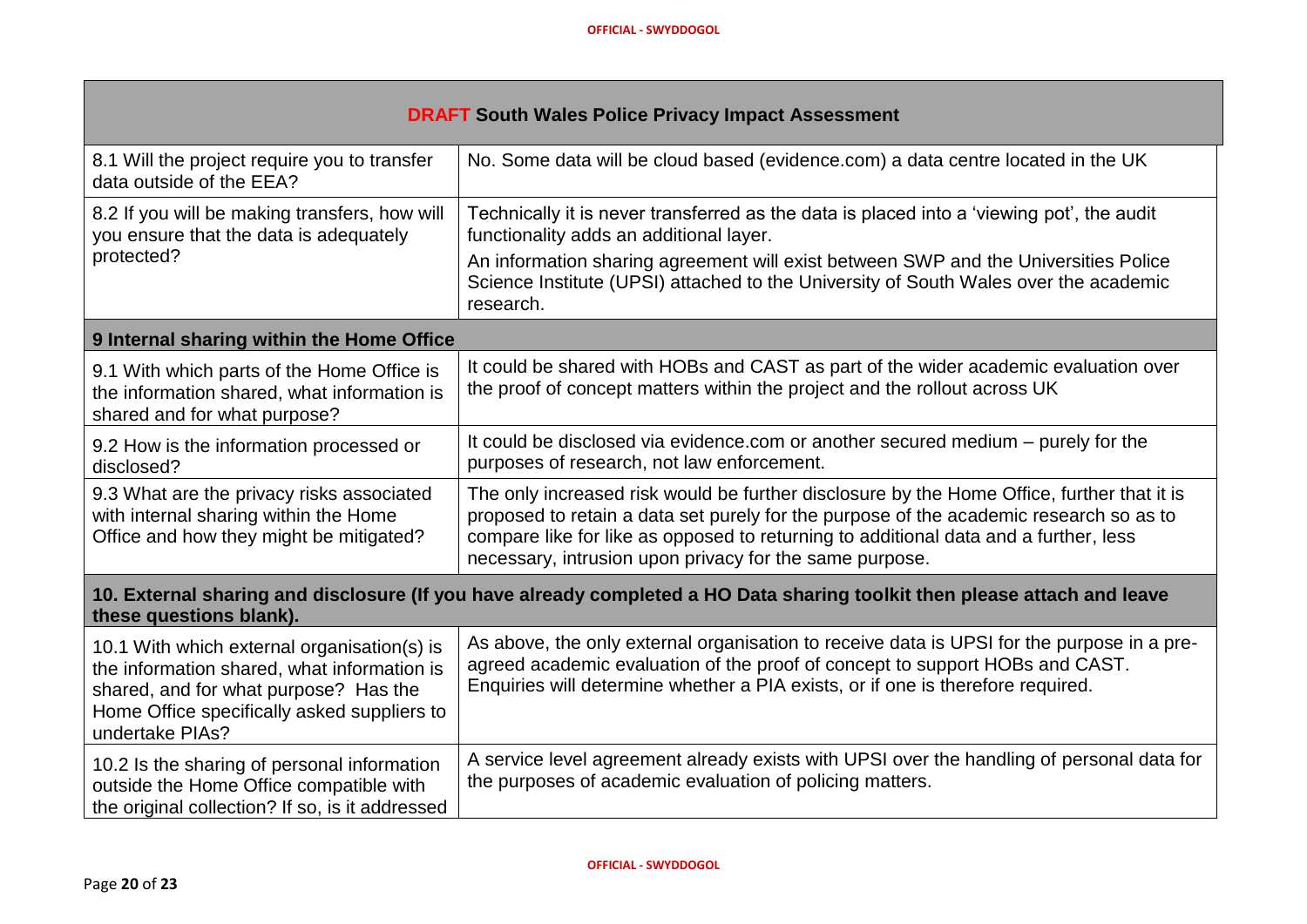| <b>DRAFT South Wales Police Privacy Impact Assessment</b>                                                                                                         |                                                                                                                                                                                                                                                                                                             |  |  |
|-------------------------------------------------------------------------------------------------------------------------------------------------------------------|-------------------------------------------------------------------------------------------------------------------------------------------------------------------------------------------------------------------------------------------------------------------------------------------------------------|--|--|
| in a data-sharing agreement? If so, please<br>describe.                                                                                                           |                                                                                                                                                                                                                                                                                                             |  |  |
| 10.3 How is personal information shared<br>outside the Home Office and what security<br>measures, compliance and governance<br>issued safeguard its transmission? | Only used by vetted partners in a well-established relationship between SWP and UPSI.                                                                                                                                                                                                                       |  |  |
| 10.4 Is a MoU in place for the Home Office<br>to verify that an external organisation has<br>adequate security controls in place to<br>safeguard information?     | All staff are vetted.                                                                                                                                                                                                                                                                                       |  |  |
| 10.5 Given the external sharing, what are<br>the privacy risks and how might they be<br>mitigated?                                                                | Again through the sole use of vetted staff attached to UPSI                                                                                                                                                                                                                                                 |  |  |
| <b>11 Notice</b>                                                                                                                                                  |                                                                                                                                                                                                                                                                                                             |  |  |
| 11.1 Do individuals have an opportunity<br>and/or right to decline to decline to disclose<br>or share information?                                                | <b>No</b>                                                                                                                                                                                                                                                                                                   |  |  |
| 11.2 Do individuals have an opportunity to<br>consent to particular uses of the<br>information, and how?                                                          | <b>No</b>                                                                                                                                                                                                                                                                                                   |  |  |
| 11.3 How could risks associated with<br>individuals being unaware of the collection<br>be mitigated?                                                              | Through the provision of a detailed media strategy prior to deployment and a multi-<br>layered approach that has involved direct messaging to the clubs involved, National and<br>local media, social media and signage attached to vehicles as well as static<br>deployments. This is not a covert tactic. |  |  |
| 12 Access, Redress and Correction.                                                                                                                                |                                                                                                                                                                                                                                                                                                             |  |  |
| 12.1 How are individuals notified of the<br>procedures for correcting their information?                                                                          | Not applicable – human error is the only potential at this time with a human eye currently<br>acting as a stop-gap. Email messaging to advise of an error can be acted upon. Full<br>integration would further reduce this risk                                                                             |  |  |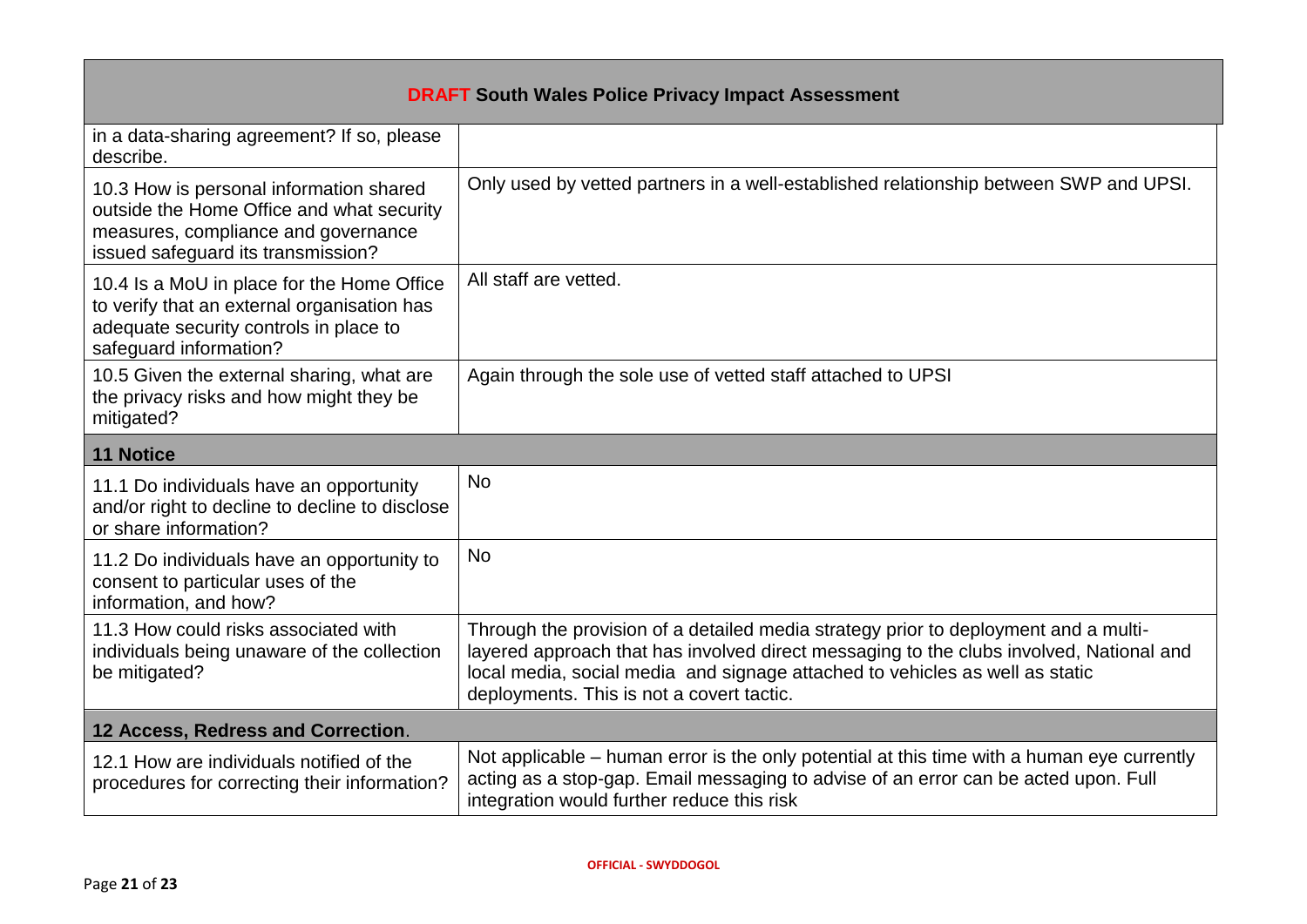| <b>DRAFT South Wales Police Privacy Impact Assessment</b>                                                                                                    |                                                                                                                                        |                    |                                                                                          |
|--------------------------------------------------------------------------------------------------------------------------------------------------------------|----------------------------------------------------------------------------------------------------------------------------------------|--------------------|------------------------------------------------------------------------------------------|
| 12.2 If no formal redress is provided, what<br>alternatives are available to the individual?                                                                 |                                                                                                                                        |                    | Generic email address is established to deal with any operational policing AFR concerns. |
| 12.3 What are the privacy risks associated<br>with redress and how might they be<br>mitigated?                                                               | There are none as there is no redress in this particular set of circumstances.                                                         |                    |                                                                                          |
| <b>Aggregation of Data</b>                                                                                                                                   |                                                                                                                                        |                    |                                                                                          |
| 13.1 Will the wider sharing or aggregation<br>of data held pose a risk of injustice to<br>groups or individuals?                                             | Yes, potentially – but no more so than present practices would equally allow. SLAs<br>mitigate the risk but can never fully remove it. |                    |                                                                                          |
|                                                                                                                                                              |                                                                                                                                        |                    |                                                                                          |
| Signature of person completing the PIA                                                                                                                       |                                                                                                                                        | Date:              | 12th February 2018                                                                       |
|                                                                                                                                                              |                                                                                                                                        | Name (in capitals) | <b>SCOTT LLOYD</b><br><b>Inspector</b>                                                   |
| Approval Signature (Approval will be required by either the<br>Senior Responsible Officer (SRO)/ the Information Asset<br>Owner (IAO) or Head of Unit (HoU)) |                                                                                                                                        | Date:              |                                                                                          |